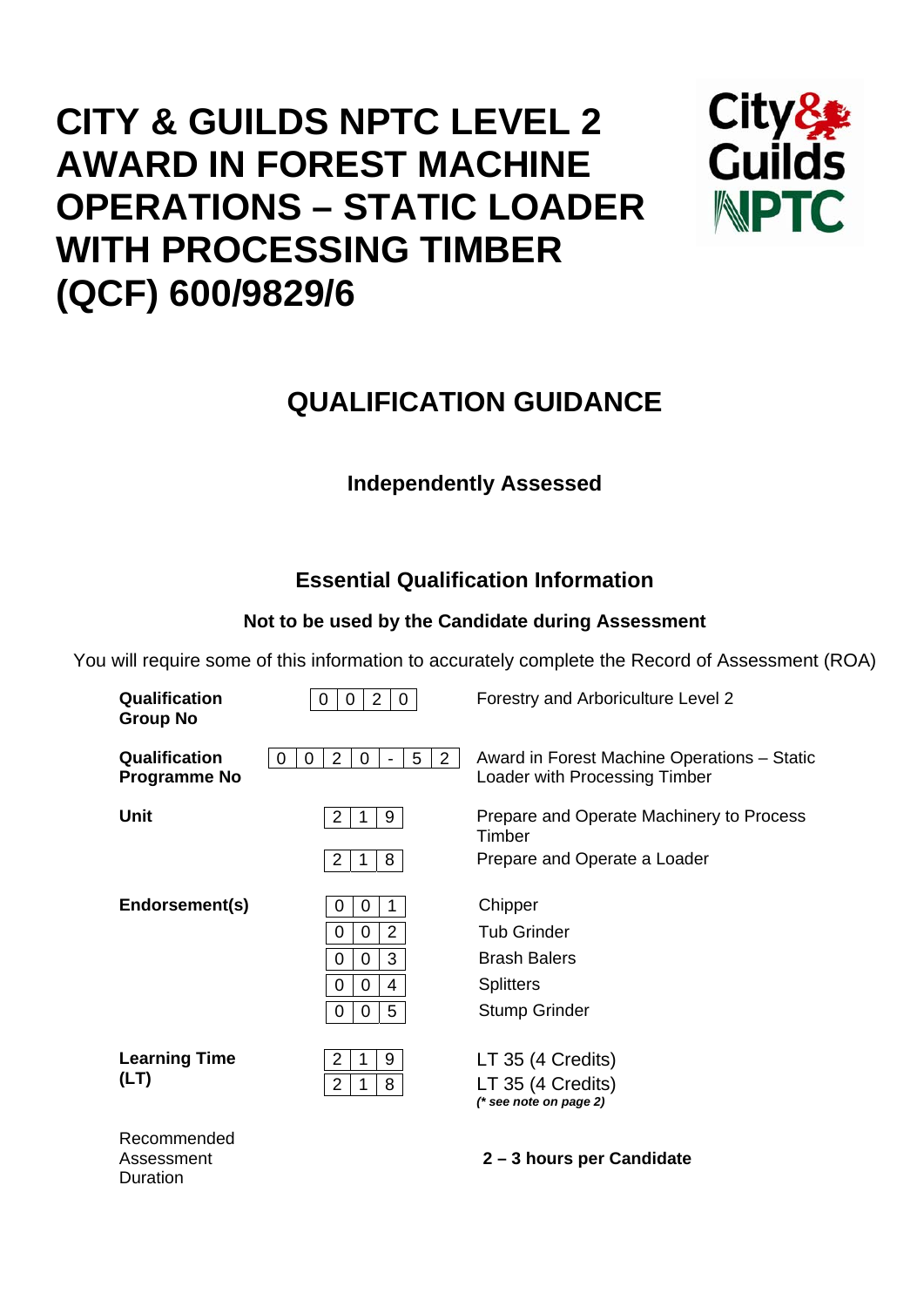### **Qualification Guidance**

#### **Introduction**

The scheme will be administered by City & Guilds

City & Guilds will:

 Publish - Scheme regulations - Qualification guidance - Training materials - Trainers support materials Approve centres to co-ordinate and administer the scheme Set standards for the training of Verifiers and Assessors Recruit, train and deploy Verifiers Issue certificates to successful Candidates

#### **The Qualification**

The qualification will be awarded to Candidates who achieve the required level of competence in the units to which their certificate relates.

#### **What is the Qualifications and Credit Framework?**

OFQUAL have introduced the Qualifications and Credit Framework (QCF) to increase flexibility for learners and employers. Qualifications may be built up from individual units according to rules of combination. The units are derived from the National Occupational Standards, which are compiled by Lantra SSC, the Sector Skills Council for the Land-based industries.

#### **Instruction**

Attendance at a course of instruction is not a pre-requisite for an application for an assessment but potential Candidates are strongly advised to ensure that they are up to the standards that will be expected of them when they are assessed.

#### **\* Learning Time (LT)**

Learning Time (LT) is a better indicator of the time requirement needed for a candidate to achieve competence in this qualification. It has replaced Guided Learning Hours (GLH) which are defined as *"tutor or teacher led hours"*. LT is defined as **"a notional measure of the learning time a typical learner might be expected to take to complete and achieve all learning outcomes"**. It takes into account prior learning and encompasses: formal learning (including classes, tutorials, on line tuition), coaching and mentoring, practical work, relevant IT activity, information retrieval, expected private study and revision, work-based activity which leads to assessment, practice to achieve competence, formative assessment, programme planning and feedback.

#### **Access to Assessment**

Assessment centres will be responsible for arranging assessment on behalf of the Candidate.

The minimum age limit for Candidates taking Certificates of Competence is 16 years. There is no upper age limit.

The assessment consists of **two** compulsory units:

Unit 219 Prepare and operate machinery to process timber

#### Outcome

- 1. Be able to work safely (PT1)<br>2. Be able to select, prepare and
- Be able to select, prepare and manoeuvre machinery (PT2)
- 3. Be able to process timber (PT3)
- 4. Know how to prepare and manoeuvre machinery (PT4)
- 5. Know how to process timber (PT5)
- 6. Know relevant health and safety legislation and industry good practice (PT6)

Candidates must successfully achieve **all** assessment activities in the above unit.

**Endorsement**: The assessment may be taken on a machine with any type of:

| 001 | Chipper |
|-----|---------|
|     |         |

- 002 Tub Grinder 003 Brash Balers
- 004 Splitters
- 005 Stump Grinder

The certificate will be endorsed accordingly. Candidates are encouraged to take their assessment with different machines to broaden their certification.

#### **Only two endorsements can be taken in any one registration.**

Unit 218 Prepare and Operate a Loader **Outcome** 

- 1. Be able to work safely (L1)
- 2. Be able to operate a loader (L2)
- 3. Know how to operate a loader (L3)
- 4. Know relevant health and safety legislation and environmental good practice (L4)
- © City & Guilds 2013 *Reproduction of this document in whole or in part is forbidden without prior consent of City & Guilds*  Static Loader with Processing Timber 2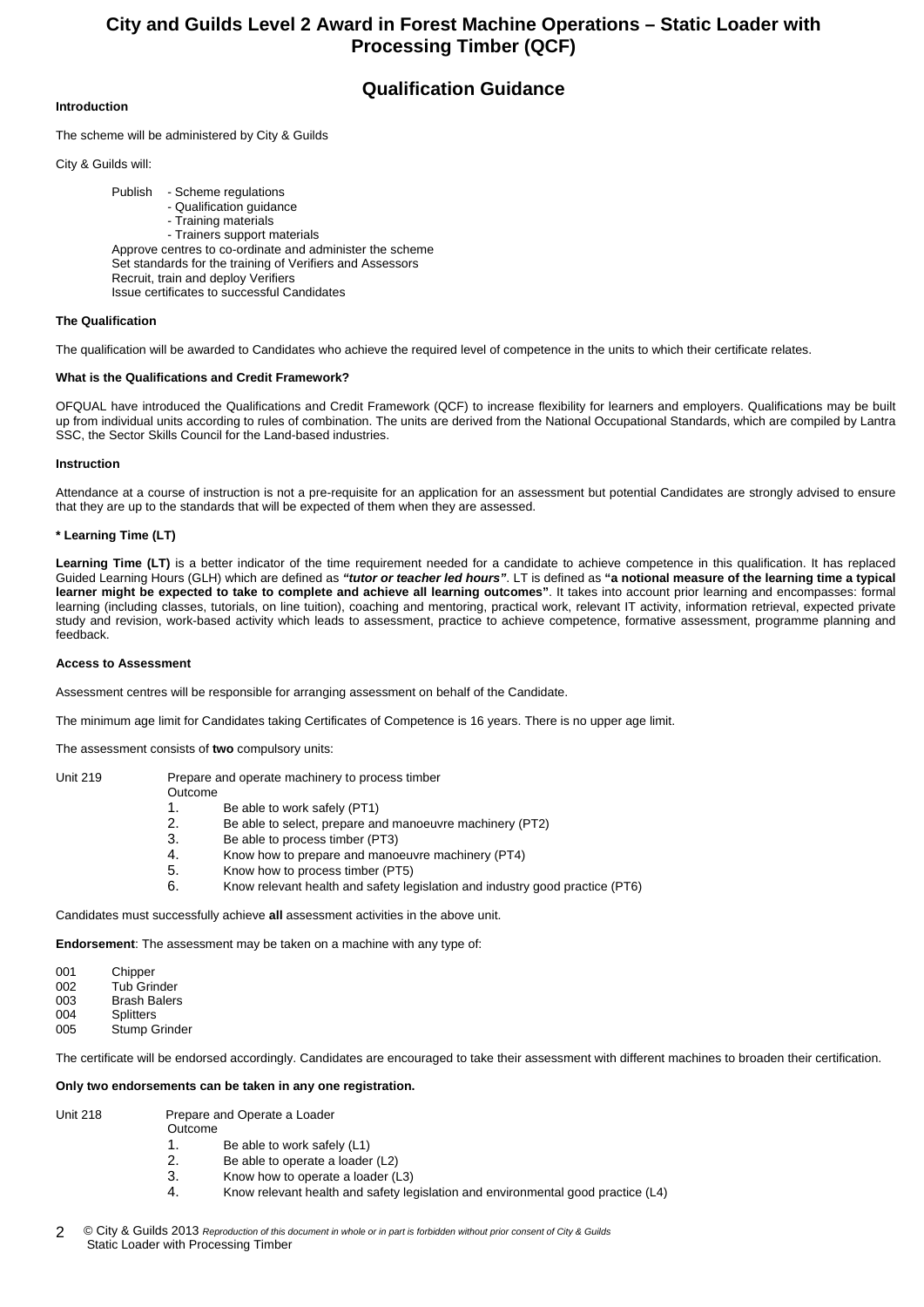#### **Quality Assurance**

Verification is a process of monitoring assessment; it is an essential check to confirm that the assessment procedures are being carried out in the way City & Guilds has laid down. The overall aim of verification is to establish a system of quality assurance that is acceptable in terms of both credibility and cost effectiveness.

Approved Assessors will be subject to a regular visit by the verifier at a time when assessments are being undertaken.

A selection of assessment reports completed by the Assessor will be evaluated by a City & Guilds approved verifier.

Compliance with the verification requirements is a pre-requisite for Assessors remaining on the list of approved Assessors.

After assessment has been completed the Qualification Guidance is to be forwarded to the centre and retained by the centre until after the annual centre visit has taken place by a Quality Systems Consultant (QSC).

As part of the quality assurance process, a minimum of **two** observations are required to be undertaken for each qualification that is assessed by a Trainer/Assessor. These will be carried out by an internal Verifier appointed by the Centre. One observation will be conducted in the presence of the Quality Systems Consultant. In respect of risk management, there is an expectation that additional observations up to a maximum of **four** will be carried out for the inexperienced or newly qualified Trainer/Assessor or Assessors.

#### **Performance Evaluation**

The result of each assessment activity is evaluated against the following criteria:

- **M** = Met Meets or exceeds the assessment criteria by displaying a level of practical performance and/or underpinning knowledge. If the Criterion has been MET, a tick ⊠ is to be put in the box provided in the bottom right-hand column of each section.
- **NM** = Not Met Does not satisfy the requirements of the assessment criteria, being unable to perform the practical task satisfactorily or safely or being deficient in underpinning knowledge. If the Criterion is NOT MET, a cross  $\boxtimes$  is to be put in the box provided in the bottom right-hand column of each section.

#### **Appeals and Equal opportunities**

Centres must have their own auditable, appeals procedures. If a Candidate is not satisfied with the examination conditions or a Candidate feels the opportunity for examination is being denied, the Centre Manager should, in the first instance, address the problem. If, however the problem cannot be resolved, City & Guilds will arbitrate and an external verifier may be approached to offer independent advice. All appeals must be clearly documented by the Centre Manager and made available to the external verifier or City & Guilds if advice is required.

Should occasions arise when centres are not satisfied with any aspect of the external verification process, they should contact Verification Services at City & Guilds.

Access to the qualification is open to all, irrespective of gender, race, creed, age or special needs. The Centre Manager should ensure that no learner is subjected to unfair discrimination on any grounds in relation to access to assessment and to the fairness of the assessment. QCA requires City & Guilds to monitor centres to check whether equal opportunities policies are being adhered to.

#### **Validation of Equipment**

A Manufacturer's instruction book or operator's manual should be available for the Candidate to use during the assessment if required.

Vehicles must comply with department of Transport and road Traffic acts where relevant.

Any appropriate item of machinery complying with current legal requirements is acceptable for the assessment, provided it is suitably equipped for **all** assessment activities to be carried out.

#### **Additional Information**

May be sought from the relevant manufacturer's operator manuals or any other appropriate training or safety publication.

Questions should be related to the background or employment aspirations of the candidate and, where possible, product labels used should be representative of products typically used in that sector or industry.

Candidates who undertake this assessment and have met the requirements are reminded of their legal obligation to receive/undertake appropriate additional training in the use of any equipment that differs from that used during the assessment, but which they are nevertheless qualified to use.

#### **Assessment Guidance for the Trainer/Assessor**

This qualification can only be assessed by an Assessor who is suitably qualified and meets the requirements of the awarding body. The Assessor must be independent **and cannot have been involved with the training of the Candidate**. Please see City & Guilds Centre Manual for guidance.

The Candidate is to be notified of the place and time of assessment and when formal assessment commences and ceases.

Assessors are reminded that assessment is a formal process and that assessment must be carried out using this Qualification Guidance. All relevant assessment criteria must be assessed against the criterion as specified in the Qualification Guidance. Assessment will be carried out by direct observation and by oral questioning of the Candidate. **Where a specific number of responses are required theses may include other suitable answers not specified if they are deemed to be correct by the Assessor**. The performance of the Candidate is to be recorded on the Qualification Guidance as directed by completing the tick boxes. Space has been provided on the Qualification Guidance for the person assessing to record relevant information which can be utilised to provide feedback to the Candidate. After assessment has been completed the Qualification Guidance document is to be retained by the assessor and provided if required by a Quality Systems consultant (QSC).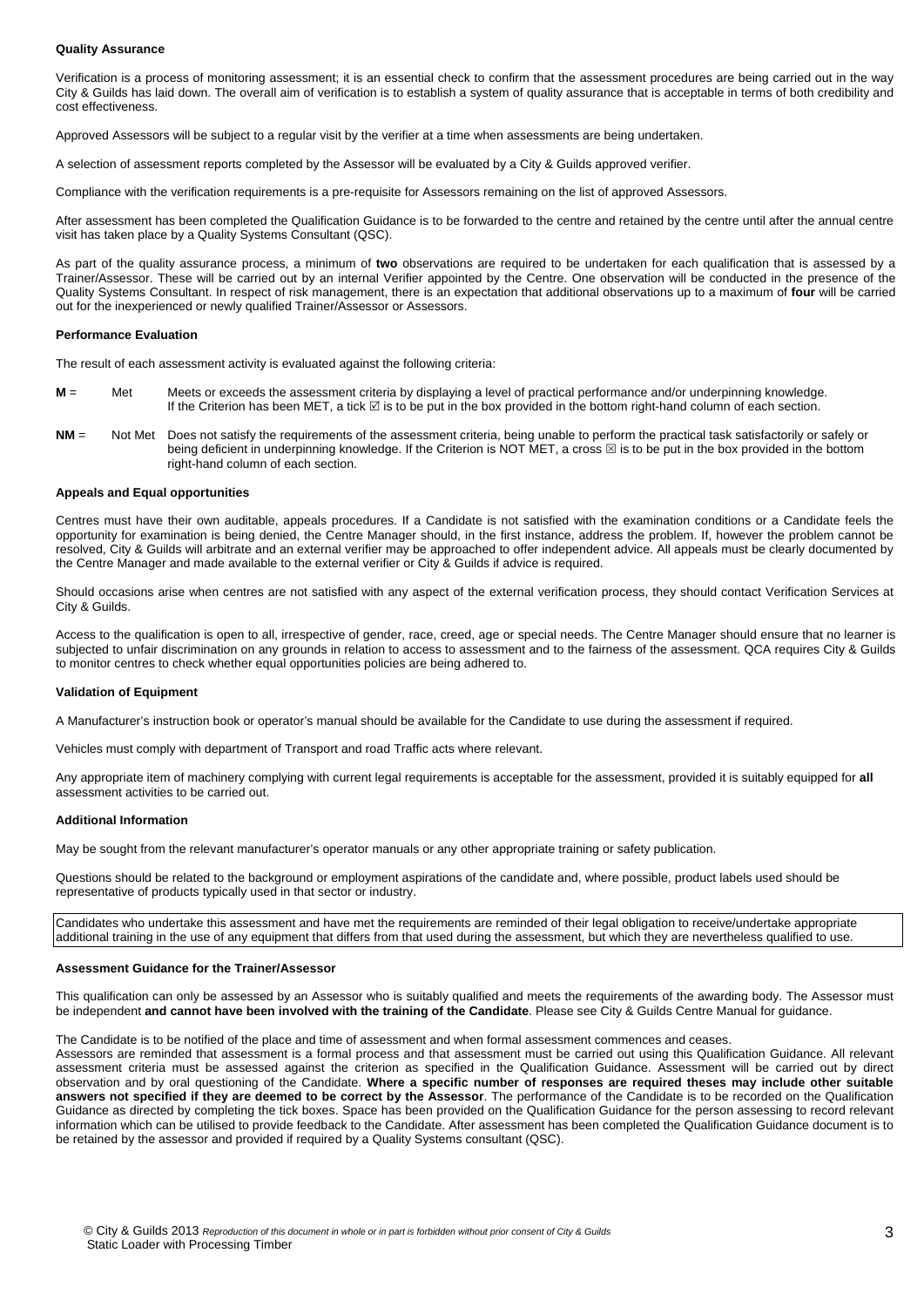#### **Assessment Guidance for Candidate**

A list of registered assessment centres is available from City & Guilds Land Based Services. ([www.nptc.org.uk\)](http://www.nptc.org.uk/)

Assessment is a process by which it is confirmed that the candidate is competent in the unit(s) within the award to which the assessment relates. It is the process of collecting evidence about his/her capabilities and judging whether that evidence is sufficient to attribute competence.

The Candidate must be registered through the City & Guilds approved assessment centre for this qualification prior to the assessment.

The results of the assessment will be recorded on the Record of Assessment form (ROA).

The qualification guidance contains criteria relating to:

- Observation of practical performance
	- Assessment of underpinning knowledge

#### **Safe Practice:**

- 1. Assessors must hold a current 'First Aid at Work' Certificate.
- 2. It is strongly recommended that Candidates hold at least a recent, recognised 'Emergency First Aid' Training Certificate.
- 3. All forest machines used in the assessments must comply with relevant Arboriculture and Forestry Advisory Group (AFAG) Safety Guides
- 4. Candidates should be familiar with the machine that they are going to operate.
- 5. Appropriate Personal Protective Equipment (PPE) must be worn at all times.
- 6. A First Aid kit meeting current regulations, of the appropriate size for the number of persons on site, must be available.
- 7. The Assessor must ensure a Risk Assessment is carried out, and sufficient control measures implemented.<br>8. Any necessary permissions must have been granted, and notifications made as appropriate: (e.g. Forestry (
- 8. Any necessary permissions must have been granted, and notifications made as appropriate: (e.g. Forestry Commission, Forest Enterprise, Private owners etc).
- 9. All equipment being used for this assessment must comply with relevant requirements of the Provision and Use of Work Equipment Regulations (PUWER) 1998 and Lifting Operations and Lifting Equipment Regulations (LOLER) 1998.
- 10. Information may be sought from the relevant operator manuals or any other appropriate training or safety publication.
- 11. Provision must be made to avoid the risk of environmental pollution and adequate control measures must be implemented. (a suitable response kit to be available on the machine)
- 12. It is the responsibility of the Assessor and the Candidate to ensure that any additional requirements and provisions are met as relevant to this qualification.
- 13. Whenever the Candidate leaves the base machine, the parking brake must be applied.
- 14. When the Base Machine is parked and left unattended, or any attachments/detachments of equipment, must carry out the safe stop procedure.
- 15. The Base Machine must be operated in such a way that the Candidate, Assessor, other persons or equipment are not endangered.
- 16. All ancillary equipment, when detached must be left in a safe and stable condition.
- 17. Candidates must comply with current regulations when working at heights regulations 2005 amended
- 18. The assessment is carried out in accordance with the safety guidelines laid down in Arboriculture and Forestry Advisory Group (AFAG) Safety Guides, Health and Safety publications and current machinery directives.
- 19. A breach of Health and Safety that puts any person at risk during the assessment process will result in the assessment being terminated and the Candidate not meeting the required standard
- 20. Initial tonnage is done on unladen weight

#### **Validation of Equipment:**

Any Base Machine complying with industry guidance and European directives is acceptable for the test, provided it is suitably equipped for **all** assessment activities to be carried out. Where a ROPs structure is fitted, an operator seat restraint is in place and functional.

**Any machine that can lift or suspend the load above the operator, who isn't protected by adequate/suitable FOPS and OPS, will be required to produce a current LOLER certificate to the Assessor** 

> **Published by City & Guilds Building 500 Abbey Park Stareton Warwickshire CV8 2LY**

**T +44 (0)24 7685 7300 F +44 (0)24 7669 6128 [www.nptc.org.uk](http://www.nptc.org.uk/) e-mail: [information@cityandguilds.com](mailto:information@cityandguilds.com)**

**City & Guilds is a registered charity established to promote education and training**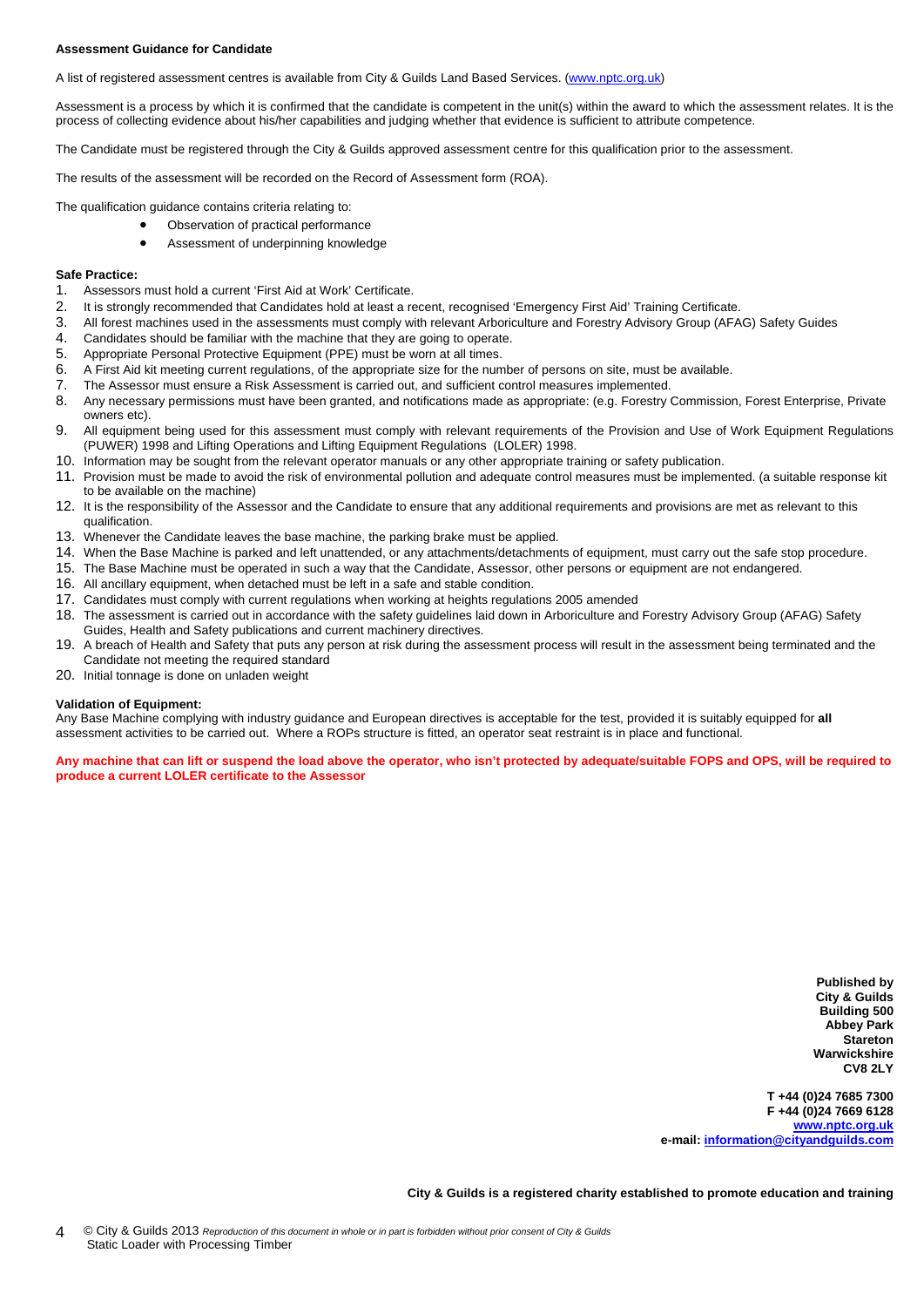| <b>Candidate A</b>               | Name:                                                                                                             |                                                                                                   | Date:                                                                                                                                                                           |                                                                                                                                                                                | <b>Start Time:</b>                                                                                                                                                                                                                                                                                                                                           | <b>Duration:</b>                                                                                                          |                                                                                                                 |                                                                                                                      |                                                                                                                           |
|----------------------------------|-------------------------------------------------------------------------------------------------------------------|---------------------------------------------------------------------------------------------------|---------------------------------------------------------------------------------------------------------------------------------------------------------------------------------|--------------------------------------------------------------------------------------------------------------------------------------------------------------------------------|--------------------------------------------------------------------------------------------------------------------------------------------------------------------------------------------------------------------------------------------------------------------------------------------------------------------------------------------------------------|---------------------------------------------------------------------------------------------------------------------------|-----------------------------------------------------------------------------------------------------------------|----------------------------------------------------------------------------------------------------------------------|---------------------------------------------------------------------------------------------------------------------------|
| <b>Candidate B</b>               | Name:                                                                                                             |                                                                                                   | Date:                                                                                                                                                                           |                                                                                                                                                                                | <b>Start Time:</b>                                                                                                                                                                                                                                                                                                                                           | <b>Duration:</b>                                                                                                          |                                                                                                                 |                                                                                                                      |                                                                                                                           |
| <b>Candidate C</b>               | Name:                                                                                                             |                                                                                                   | Date:                                                                                                                                                                           |                                                                                                                                                                                | <b>Start Time:</b>                                                                                                                                                                                                                                                                                                                                           | <b>Duration:</b>                                                                                                          |                                                                                                                 |                                                                                                                      |                                                                                                                           |
| <b>Candidate D</b>               | Name:                                                                                                             |                                                                                                   | Date:                                                                                                                                                                           |                                                                                                                                                                                | <b>Start Time:</b>                                                                                                                                                                                                                                                                                                                                           | <b>Duration:</b>                                                                                                          |                                                                                                                 |                                                                                                                      |                                                                                                                           |
| <b>CRITERIA</b><br><b>NUMBER</b> | <b>ASSESSMENT</b><br><b>CRITERIA</b>                                                                              | <b>ASSESSOR</b><br><b>GUIDANCE</b>                                                                |                                                                                                                                                                                 |                                                                                                                                                                                | <b>ASSESSMENT</b><br><b>ACTIVITIES</b>                                                                                                                                                                                                                                                                                                                       | A                                                                                                                         | $\overline{\mathbf{B}}$                                                                                         | <b>CANDIDATE</b><br>$\overline{c}$                                                                                   | D                                                                                                                         |
| 4.2<br>L4<br>1.1                 | Outline the emergency<br>planning relevant to the<br>working area<br>Identify the hazards<br>and risks associated | The Candidate to state<br>five factors in emergency<br>planning                                   | could include:<br>$\bullet$<br>$\bullet$<br>$\bullet$<br>$\bullet$<br>$\bullet$<br>$\bullet$<br>$\bullet$<br>$\bullet$<br>$\bullet$<br>$\bullet$<br>$\bullet$<br>$\bullet$<br>٠ | location name<br>grid reference<br>designated meeting place<br>site location name<br>nearest access point<br>street name/district<br>type of access<br>your own contact number | Emergency planning procedures for a site<br>suitable helicopter landing area<br>phone number of nearest doctor<br>location and phone number of nearest<br>accident and emergency hospital<br>works manager contact details<br>Met $\checkmark$ Not Met X<br>Identify hazards (anything with the potential to<br>cause harm) and risks (who might be harmed), | ⊔<br>$\Box$<br>$\Box$<br>$\Box$<br>$\Box$<br>$\Box$<br>$\Box$<br>$\Box$<br>$\Box$<br>$\Box$<br>$\Box$<br>$\Box$<br>$\Box$ | Ш<br>$\Box$<br>$\Box$<br>□<br>$\Box$<br>$\Box$<br>$\Box$<br>$\Box$<br>□<br>$\Box$<br>$\Box$<br>$\Box$<br>$\Box$ | $\Box$<br>$\Box$<br>$\Box$<br>□<br>$\Box$<br>$\Box$<br>$\Box$<br>$\Box$<br>□<br>$\Box$<br>$\Box$<br>$\Box$<br>$\Box$ | $\Box$<br>$\Box$<br>$\Box$<br>□<br>$\Box$<br>$\Box$<br>$\Box$<br>$\Box$<br>$\Box$<br>$\Box$<br>$\Box$<br>$\Box$<br>$\Box$ |
| PT&<br>L1                        | with the working area<br>and the proposed work                                                                    | The Candidate to state<br>four hazards and four<br>risks with the working<br>area/work to be done | relevant to:<br>Hazards<br>$\bullet$<br>٠<br>٠<br>$\bullet$<br>$\bullet$<br>$\bullet$<br>$\bullet$<br><b>Risks</b><br>$\bullet$<br>$\bullet$<br>$\bullet$                       | power lines<br>terrain<br>access routes<br>chain shot<br>risk zones<br>struck by timber<br>others on site<br>operator<br>public                                                | The work area/work to be done                                                                                                                                                                                                                                                                                                                                | $\Box$<br>⊔<br>$\Box$<br>$\Box$<br>⊔<br>$\Box$<br>$\Box$<br>□<br>⊔<br>$\Box$                                              | $\Box$<br>⊔<br>$\Box$<br>$\Box$<br>⊔<br>$\Box$<br>$\Box$<br>⊔<br>⊔                                              | □<br>⊔<br>$\Box$<br>$\Box$<br>$\Box$<br>$\Box$<br>$\Box$<br>⊔<br>⊔                                                   | □<br>⊔<br>□<br>$\Box$<br>$\Box$<br>$\Box$<br>$\Box$<br>$\Box$<br>□                                                        |
|                                  |                                                                                                                   | The Candidate to state<br>four hazards and risks for<br>the machine                               | $\bullet$<br>The machine<br>Hazards<br>$\bullet$<br>$\bullet$<br>$\bullet$<br>$\bullet$<br>$\bullet$<br>$\bullet$<br>$\bullet$                                                  | other machine operators<br>struck by machine<br>access and egress<br>moving parts<br>hot surfaces<br>working at heights<br>high pressure fluids                                |                                                                                                                                                                                                                                                                                                                                                              | ⊔<br>$\Box$<br>□<br>□<br>$\Box$<br>□<br>$\Box$<br>□<br>П                                                                  | $\Box$<br>$\Box$<br>$\Box$<br>⊔<br>$\Box$<br>$\Box$<br>$\Box$<br>$\Box$<br>⊔<br>П                               | $\Box$<br>$\Box$<br>$\Box$<br>⊔<br>$\Box$<br>$\Box$<br>$\Box$<br>$\Box$<br>⊔<br>П                                    | $\Box$<br>$\Box$<br>$\Box$<br>$\Box$<br>$\Box$<br>$\Box$<br>$\Box$<br>$\Box$<br>□<br>□                                    |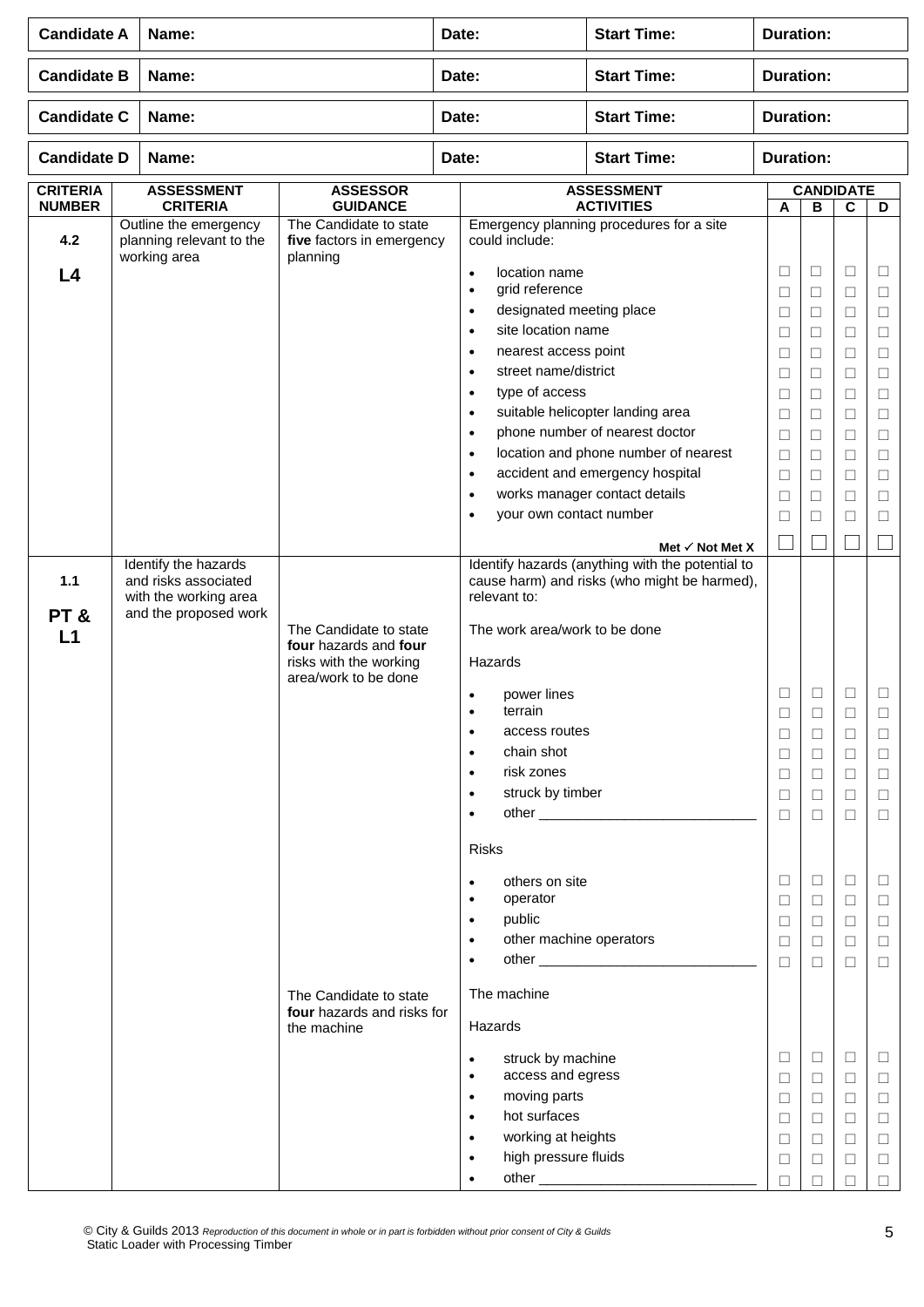| <b>CRITERIA</b>                  | <b>ASSESSMENT</b>                                                                 | <b>ASSESSOR</b>                                                                                                              | <b>ASSESSMENT</b>                                                                                                                                                                                                                                        | <b>CANDIDATE</b>                |                                                |                                                |                                                |
|----------------------------------|-----------------------------------------------------------------------------------|------------------------------------------------------------------------------------------------------------------------------|----------------------------------------------------------------------------------------------------------------------------------------------------------------------------------------------------------------------------------------------------------|---------------------------------|------------------------------------------------|------------------------------------------------|------------------------------------------------|
| <b>NUMBER</b>                    | <b>CRITERIA</b>                                                                   | <b>GUIDANCE</b>                                                                                                              | <b>ACTIVITIES</b>                                                                                                                                                                                                                                        | A                               | в                                              | C                                              | D                                              |
| 1.1 cont                         |                                                                                   |                                                                                                                              | <b>Risks</b>                                                                                                                                                                                                                                             |                                 |                                                |                                                |                                                |
|                                  |                                                                                   |                                                                                                                              |                                                                                                                                                                                                                                                          | ⊔                               | $\Box$                                         | $\Box$                                         | $\Box$                                         |
|                                  |                                                                                   |                                                                                                                              | public<br>operator<br>$\bullet$                                                                                                                                                                                                                          | $\Box$                          | $\Box$                                         | $\Box$                                         |                                                |
|                                  |                                                                                   |                                                                                                                              | environment                                                                                                                                                                                                                                              |                                 |                                                |                                                | $\Box$                                         |
|                                  |                                                                                   |                                                                                                                              | $\bullet$                                                                                                                                                                                                                                                | П                               | $\Box$                                         | $\Box$                                         | $\Box$                                         |
|                                  |                                                                                   |                                                                                                                              |                                                                                                                                                                                                                                                          | $\Box$                          | $\Box$                                         | $\Box$                                         | $\Box$                                         |
|                                  |                                                                                   |                                                                                                                              |                                                                                                                                                                                                                                                          |                                 |                                                |                                                |                                                |
|                                  |                                                                                   |                                                                                                                              | Met√ Not Met X                                                                                                                                                                                                                                           |                                 |                                                |                                                |                                                |
| $1.2$<br>PT&L                    | Use appropriate tools,<br>equipment and personal<br>protective equipment<br>(PPE) | Assessor to observe<br>appropriate tools,<br>equipment and PPE are<br>used in accordance to<br>industry good practice        | All tools, equipment and Personal<br>$\bullet$<br>Protective Equipment are used in line<br>with industry good practice e.g.<br>AFAG/HSE.<br>During all on site operations PPE in<br>$\bullet$<br>accordance with industry good practice<br>must be worn. | □<br>$\Box$                     | $\Box$<br>$\Box$                               | $\Box$<br>$\Box$                               | $\Box$<br>$\Box$                               |
|                                  |                                                                                   | All applicable to the task<br>at hand                                                                                        | Personal Protective Equipment identified could<br>include:                                                                                                                                                                                               |                                 |                                                |                                                |                                                |
|                                  |                                                                                   |                                                                                                                              | safety helmet (if required)<br>$\bullet$<br>hearing protection (where needed)<br>$\bullet$<br>suitable protective gloves<br>$\bullet$<br>protective boots<br>$\bullet$<br>non snag outer clothing<br>$\bullet$<br>high visibility clothing where risk    | □<br>$\Box$<br>П<br>$\Box$<br>П | $\Box$<br>$\Box$<br>$\Box$<br>$\Box$<br>$\Box$ | $\Box$<br>$\Box$<br>$\Box$<br>$\Box$<br>$\Box$ | $\Box$<br>$\Box$<br>$\Box$<br>$\Box$<br>$\Box$ |
|                                  |                                                                                   |                                                                                                                              | $\bullet$<br>assessment identifies it                                                                                                                                                                                                                    |                                 |                                                |                                                |                                                |
|                                  |                                                                                   |                                                                                                                              |                                                                                                                                                                                                                                                          | ⊔                               | □                                              | $\Box$                                         | $\Box$                                         |
|                                  |                                                                                   |                                                                                                                              | hand cleaning materials                                                                                                                                                                                                                                  | Ш                               | □                                              | □                                              | $\Box$                                         |
|                                  |                                                                                   |                                                                                                                              | first aid kit<br>$\bullet$                                                                                                                                                                                                                               | □                               | $\Box$                                         | □                                              | $\Box$                                         |
|                                  |                                                                                   |                                                                                                                              | ٠                                                                                                                                                                                                                                                        | П                               | $\Box$                                         | $\Box$                                         | $\Box$                                         |
|                                  |                                                                                   |                                                                                                                              | Met $\checkmark$ Not Met X                                                                                                                                                                                                                               |                                 |                                                |                                                |                                                |
| 6.1/4.1<br>PT <sub>6</sub><br>_4 | Outline the key health<br>and safety legislation<br>and industry good<br>practice | The Candidate to state<br>two relevant points of<br>each of the following:<br>Health and Safety at Work<br>Act (HSWA) (1974) | Outline key points from the legislation listed<br>below:<br>Health and Safety at Work Act (HSWA) (1974)                                                                                                                                                  |                                 |                                                |                                                |                                                |
|                                  |                                                                                   |                                                                                                                              | general duties for employers and<br>$\bullet$<br>employees<br>maintain safe places of work<br>$\bullet$<br>$\bullet$                                                                                                                                     | □<br>П<br>$\Box$                | $\Box$<br>$\Box$<br>$\Box$                     | $\Box$<br>$\Box$<br>$\Box$                     | $\Box$<br>$\Box$<br>$\Box$                     |
|                                  |                                                                                   | Provision and Use of<br>Work Equipment<br>Regulations 1998                                                                   | Provision and Use of Work Equipment<br>Regulations 1998 (PUWER 98) -                                                                                                                                                                                     |                                 |                                                |                                                |                                                |
|                                  |                                                                                   | (PUWER 98)                                                                                                                   | record keeping<br>$\bullet$                                                                                                                                                                                                                              | □                               | $\Box$                                         | $\Box$                                         | $\Box$                                         |
|                                  |                                                                                   |                                                                                                                              | operators adequately trained<br>$\bullet$                                                                                                                                                                                                                | □                               | $\Box$                                         | $\Box$                                         | $\Box$                                         |
|                                  |                                                                                   |                                                                                                                              | equipment fit for purpose<br>$\bullet$                                                                                                                                                                                                                   | ⊔                               | $\Box$                                         | $\Box$                                         | $\Box$                                         |
|                                  |                                                                                   |                                                                                                                              |                                                                                                                                                                                                                                                          | $\Box$                          | $\Box$                                         | $\Box$                                         | $\Box$                                         |
|                                  |                                                                                   | Lifting Operations and<br><b>Lifting Equipment</b><br>Regulations (1998)                                                     | Lifting Operations and Lifting Equipment<br>Regulations (1998) (LOLER)                                                                                                                                                                                   |                                 |                                                |                                                |                                                |
|                                  |                                                                                   | (LOLER)                                                                                                                      | main requirements of the LOLER<br>$\bullet$<br>required by the machine<br>risk zones<br>$\bullet$                                                                                                                                                        | □<br>⊔                          | $\Box$<br>□                                    | $\Box$<br>$\Box$                               | $\Box$<br>$\Box$                               |
|                                  |                                                                                   |                                                                                                                              | safe working load<br>$\bullet$                                                                                                                                                                                                                           | $\Box$                          | $\Box$                                         | $\Box$                                         | $\Box$                                         |
|                                  |                                                                                   |                                                                                                                              | inspection by a competent person<br>$\bullet$                                                                                                                                                                                                            | □                               | □                                              | $\Box$                                         | $\Box$                                         |
|                                  |                                                                                   |                                                                                                                              | operating controls labelled<br>$\bullet$                                                                                                                                                                                                                 | $\Box$                          | $\Box$                                         | $\Box$                                         | $\Box$                                         |
|                                  |                                                                                   |                                                                                                                              |                                                                                                                                                                                                                                                          |                                 |                                                |                                                |                                                |
|                                  |                                                                                   |                                                                                                                              |                                                                                                                                                                                                                                                          | П                               | $\Box$                                         | $\Box$                                         | $\Box$                                         |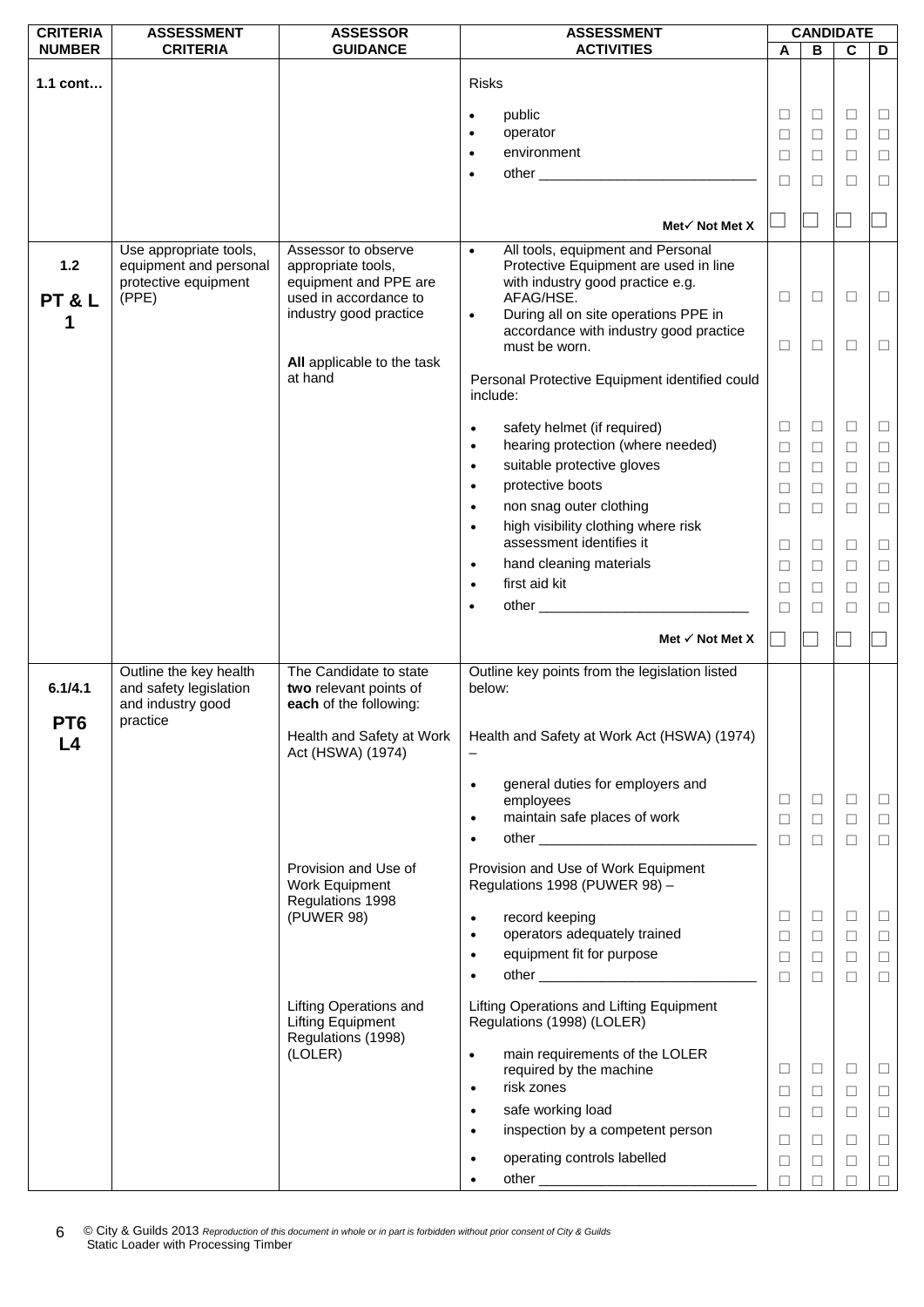| <b>CRITERIA</b>       | <b>ASSESSMENT</b>                            | <b>ASSESSOR</b>                                                                   | <b>ASSESSMENT</b>                                                                                               |                  |                  | <b>CANDIDATE</b> |                  |
|-----------------------|----------------------------------------------|-----------------------------------------------------------------------------------|-----------------------------------------------------------------------------------------------------------------|------------------|------------------|------------------|------------------|
| <b>NUMBER</b>         | <b>CRITERIA</b>                              | <b>GUIDANCE</b><br>Reporting of Injuries,                                         | <b>ACTIVITIES</b><br>Reporting of Injuries, Diseases and Dangerous                                              | A                | B                | C                | D                |
| 6.1/4.1<br>cont       |                                              | Diseases and Dangerous<br><b>Occurrences Regulations</b>                          | Occurrences Regulations 1995 (RIDDOR)                                                                           |                  |                  |                  |                  |
|                       |                                              | 1995 (RIDDOR)                                                                     | reporting of accidents<br>$\bullet$<br>reporting of dangerous occurrences<br>$\bullet$                          | $\Box$           | $\Box$           | $\Box$           | $\Box$           |
|                       |                                              |                                                                                   | $\bullet$                                                                                                       | $\Box$<br>$\Box$ | $\Box$<br>$\Box$ | $\Box$<br>$\Box$ | $\Box$<br>$\Box$ |
|                       |                                              | Working at Heights                                                                | Working at Heights                                                                                              |                  |                  |                  |                  |
|                       |                                              |                                                                                   | adequate precautions taken for safe<br>$\bullet$<br>working procedures                                          | $\Box$           | $\Box$           | $\Box$           | $\Box$           |
|                       |                                              |                                                                                   | any height constitutes working at heights<br>$\bullet$                                                          | $\Box$           | $\Box$           | $\Box$           | $\Box$           |
|                       |                                              |                                                                                   | $\bullet$                                                                                                       | $\Box$           | $\Box$           | $\Box$           | $\Box$           |
|                       |                                              | <b>Control of Substances</b><br><b>Hazardous to Health</b><br>(COSHH) Regulations | Control of Substances Hazardous to Health<br>(COSHH) Regulations (2002)                                         |                  |                  |                  |                  |
|                       |                                              | (2002)                                                                            | correct PPE to be identified<br>$\bullet$                                                                       | ⊔                | $\Box$           | $\Box$           | Ц                |
|                       |                                              |                                                                                   | correct storage and application<br>$\bullet$<br>disposal<br>$\bullet$                                           | $\Box$           | $\Box$           | $\Box$           | $\Box$           |
|                       |                                              |                                                                                   | $\bullet$                                                                                                       | $\Box$<br>$\Box$ | $\Box$<br>$\Box$ | $\Box$<br>$\Box$ | $\Box$<br>$\Box$ |
|                       |                                              |                                                                                   |                                                                                                                 |                  |                  |                  |                  |
|                       |                                              | State two sources of<br>industry good practice                                    | <b>Industry Good Practice</b>                                                                                   |                  |                  |                  |                  |
|                       |                                              | information                                                                       | Arboriculture Forestry Advisory Group<br>$\bullet$<br>(AFAG) information                                        | $\Box$           | $\Box$           | $\Box$           | $\Box$           |
|                       |                                              |                                                                                   | Health and safety in forestry<br>$\bullet$                                                                      | $\Box$           | $\Box$           | $\Box$           | $\Box$           |
|                       |                                              |                                                                                   | Forest and water guidelines<br>$\bullet$                                                                        | $\Box$           | $\Box$           | $\Box$           | $\Box$           |
|                       |                                              |                                                                                   | Operators manual<br>$\bullet$                                                                                   | $\Box$           | $\Box$           | $\Box$           | $\Box$           |
|                       |                                              | State two factors of lone<br>working                                              | Lone working                                                                                                    |                  |                  |                  |                  |
|                       |                                              |                                                                                   | effective communication system<br>$\bullet$<br>fail to safe system<br>$\bullet$                                 | □<br>⊔           | $\Box$<br>$\Box$ | $\Box$<br>$\Box$ | $\Box$<br>$\Box$ |
|                       |                                              |                                                                                   | reporting in times<br>$\bullet$                                                                                 | $\Box$           | $\Box$           | $\Box$           | $\Box$           |
|                       |                                              | State two procedures to<br>be followed when machine                               | Line contact possible procedures:                                                                               |                  |                  |                  |                  |
|                       |                                              | contacts power line                                                               | where possible, drive away to safe area<br>$\bullet$<br>if safe, stay in machine and contact power<br>$\bullet$ | $\Box$           | $\Box$           | □                | $\Box$           |
|                       |                                              |                                                                                   | company/supervisor<br>jump from machine, bunny hop as far as                                                    | $\Box$           | $\Box$           | $\Box$           | $\Box$           |
|                       |                                              |                                                                                   | $\bullet$<br>possible                                                                                           | $\Box$           | $\Box$           | $\Box$           | $\Box$           |
|                       |                                              | State four factors<br>regarding working near                                      | Power lines                                                                                                     |                  |                  |                  |                  |
|                       |                                              | power lines                                                                       | designated crossing point (goal posts)<br>$\bullet$                                                             | ⊔                | $\Box$           | $\Box$           | ⊔                |
|                       |                                              |                                                                                   | liaison with power companies<br>$\bullet$<br>site maps<br>$\bullet$                                             | ⊔                | $\Box$           | $\Box$           | $\Box$           |
|                       |                                              |                                                                                   | AFAG<br>$\bullet$                                                                                               | $\Box$<br>$\Box$ | $\Box$<br>$\Box$ | $\Box$<br>$\Box$ | $\Box$<br>$\Box$ |
|                       |                                              |                                                                                   | electricity at work<br>$\bullet$                                                                                | □                | $\Box$           | $\Box$           | $\Box$           |
|                       |                                              |                                                                                   | $\bullet$                                                                                                       | $\Box$           | $\Box$           | □                | $\Box$           |
|                       |                                              |                                                                                   |                                                                                                                 |                  |                  |                  |                  |
|                       |                                              | The Candidate to state                                                            | Met $\checkmark$ Not Met X<br>Records:                                                                          |                  |                  |                  |                  |
| 6.3/4.3               | Describe the types of<br>records that may be | two types of record                                                               |                                                                                                                 |                  |                  |                  |                  |
|                       | required for<br>management and               | keeping to meet PUWER                                                             | logbook<br>$\bullet$                                                                                            | $\Box$           | $\Box$           | $\Box$           | $\Box$           |
| PT <sub>6</sub><br>L4 | legislative                                  |                                                                                   | service logbook<br>$\bullet$<br>time sheet<br>$\bullet$                                                         | $\Box$           | $\Box$<br>$\Box$ | $\Box$           | $\Box$           |
|                       | requirements                                 |                                                                                   | maintenance schedule<br>$\bullet$                                                                               | □<br>□           | $\Box$           | $\Box$<br>$\Box$ | $\Box$<br>$\Box$ |
|                       |                                              |                                                                                   | $\bullet$                                                                                                       | П                | □                | □                | $\Box$           |
|                       |                                              |                                                                                   | Met $\checkmark$ Not Met X                                                                                      |                  |                  |                  |                  |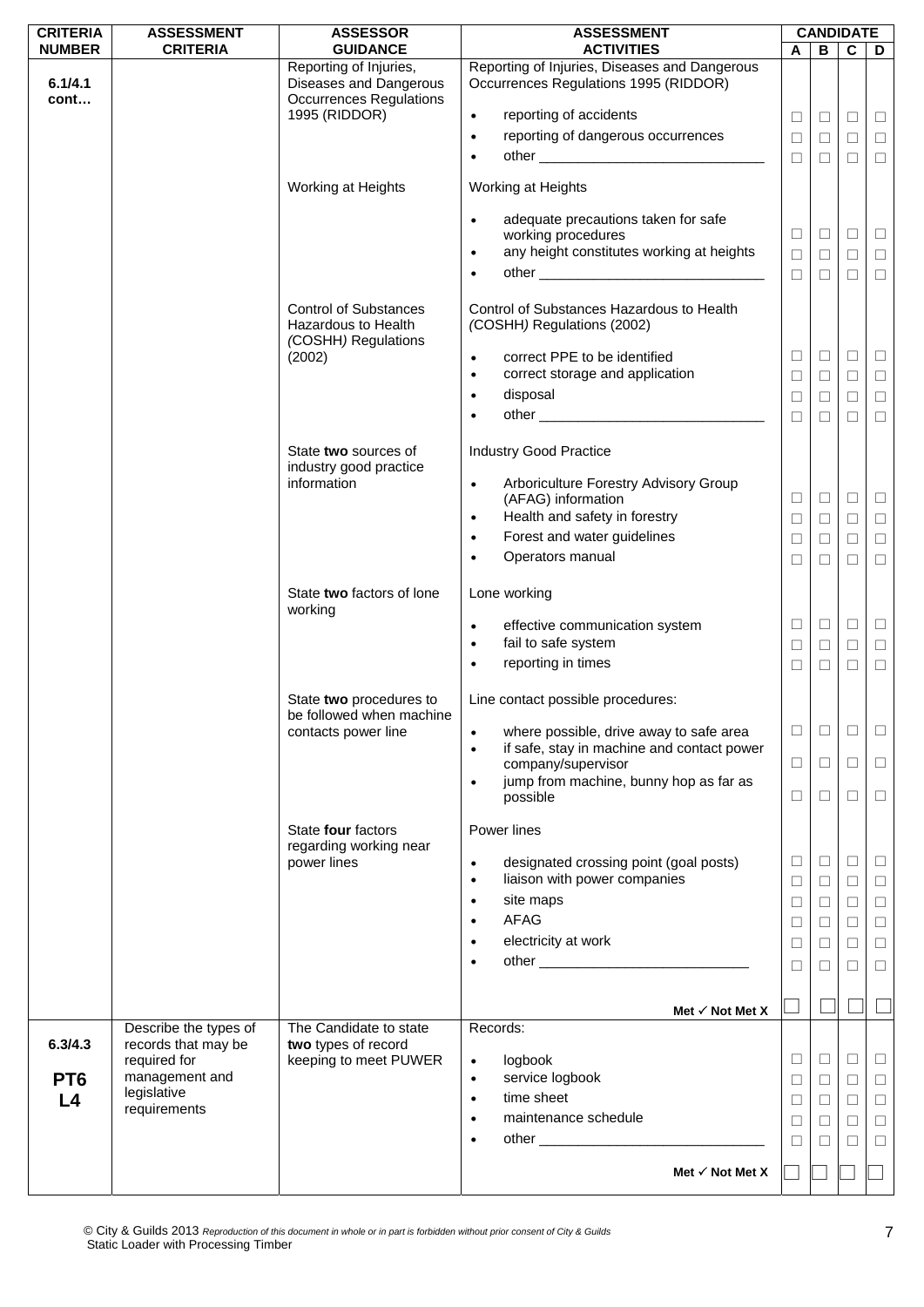| <b>CRITERIA</b> | <b>ASSESSMENT</b>                     | <b>ASSESSOR</b>     | <b>ASSESSMENT</b>                                                                               |        |              | <b>CANDIDATE</b> |        |
|-----------------|---------------------------------------|---------------------|-------------------------------------------------------------------------------------------------|--------|--------------|------------------|--------|
| <b>NUMBER</b>   | <b>CRITERIA</b>                       | <b>GUIDANCE</b>     | <b>ACTIVITIES</b>                                                                               | A      | $\, {\bf B}$ | $\overline{c}$   | D      |
|                 | State why it is important             | State One           | Importance of communication could include:                                                      |        |              |                  |        |
| 6.2             | to maintain good<br>communication and |                     | health and safety<br>$\bullet$                                                                  | $\Box$ | $\Box$       | $\Box$           | $\Box$ |
| PT <sub>6</sub> | team work within the                  |                     | site planning/co-ordination<br>$\bullet$                                                        |        |              |                  |        |
|                 | working environment                   |                     |                                                                                                 | $\Box$ | $\Box$       | $\Box$           | $\Box$ |
|                 |                                       |                     | $\bullet$                                                                                       | $\Box$ | $\Box$       | $\Box$           | $\Box$ |
|                 |                                       |                     | Met $\checkmark$ Not Met X                                                                      |        |              |                  |        |
|                 | State the safety                      | <b>All required</b> | Level ground                                                                                    |        |              |                  |        |
| 4.1/3.1         | requirements and                      |                     |                                                                                                 |        |              |                  |        |
|                 | routine checks required               |                     | all fluid levels can be accurately checked<br>$\bullet$                                         | $\Box$ | $\Box$       | $\Box$           | $\Box$ |
| PT <sub>4</sub> | for the machine                       |                     | $\bullet$                                                                                       |        |              |                  |        |
|                 |                                       |                     |                                                                                                 | $\Box$ | $\Box$       | $\Box$           | $\Box$ |
| L3              |                                       |                     | <b>Machine Services</b>                                                                         |        |              |                  |        |
|                 |                                       |                     |                                                                                                 |        |              |                  |        |
|                 |                                       |                     | security<br>$\bullet$                                                                           | ⊔      | $\Box$       | $\Box$           | $\Box$ |
|                 |                                       |                     | unauthorised third party operation<br>$\bullet$                                                 | $\Box$ | $\Box$       | $\Box$           | $\Box$ |
|                 |                                       |                     | $\bullet$                                                                                       | $\Box$ |              |                  |        |
|                 |                                       |                     |                                                                                                 |        | $\Box$       | $\Box$           | $\Box$ |
|                 |                                       |                     | Cleanliness                                                                                     |        |              |                  |        |
|                 |                                       |                     |                                                                                                 |        |              |                  |        |
|                 |                                       |                     | personal contamination<br>$\bullet$                                                             | $\Box$ | $\Box$       | $\Box$           | $\Box$ |
|                 |                                       |                     | system contamination<br>$\bullet$                                                               | $\Box$ | $\Box$       | $\Box$           | $\Box$ |
|                 |                                       |                     | $\bullet$                                                                                       | □      | $\Box$       | $\Box$           | $\Box$ |
|                 |                                       |                     |                                                                                                 |        |              |                  |        |
|                 |                                       |                     | Adjustment                                                                                      |        |              |                  |        |
|                 |                                       |                     |                                                                                                 |        |              |                  |        |
|                 |                                       |                     | ergonomics<br>$\bullet$                                                                         | ⊔      | $\Box$       | $\Box$           | $\Box$ |
|                 |                                       |                     | visibility<br>$\bullet$                                                                         | $\Box$ | $\Box$       | $\Box$           | $\Box$ |
|                 |                                       |                     | $\bullet$                                                                                       | $\Box$ | $\Box$       | $\Box$           | $\Box$ |
|                 |                                       |                     |                                                                                                 |        |              |                  |        |
|                 |                                       |                     | <b>Restraint systems</b>                                                                        |        |              |                  |        |
|                 |                                       |                     |                                                                                                 |        |              |                  |        |
|                 |                                       |                     | personal safety<br>$\bullet$                                                                    | $\Box$ | $\Box$       | $\Box$           | $\Box$ |
|                 |                                       |                     | HSE requirement<br>$\bullet$                                                                    | $\Box$ | $\Box$       | $\Box$           | $\Box$ |
|                 |                                       |                     | $\bullet$                                                                                       | $\Box$ | $\Box$       | $\Box$           | $\Box$ |
|                 |                                       |                     |                                                                                                 |        |              |                  |        |
|                 |                                       |                     | Operator protection systems                                                                     |        |              |                  |        |
|                 |                                       |                     |                                                                                                 | $\Box$ | $\Box$       | $\Box$           | $\Box$ |
|                 |                                       |                     | roll over protective structure (ROPS)<br>$\bullet$<br>falling object protective structure FOPS) |        |              |                  |        |
|                 |                                       |                     | $\bullet$                                                                                       | $\Box$ | $\Box$       | $\Box$           | $\Box$ |
|                 |                                       |                     | operator protection structure (OPS)<br>$\bullet$                                                | $\Box$ | $\Box$       | $\Box$           | $\Box$ |
|                 |                                       |                     | $\bullet$                                                                                       |        |              |                  |        |
|                 |                                       |                     |                                                                                                 | $\Box$ | $\Box$       | $\Box$           | $\Box$ |
|                 |                                       |                     | Access and Egress                                                                               |        |              |                  |        |
|                 |                                       |                     |                                                                                                 |        |              |                  |        |
|                 |                                       |                     | operator safety<br>$\bullet$                                                                    | Ц      | $\Box$       | $\Box$           | $\Box$ |
|                 |                                       |                     | <b>PUWER</b><br>$\bullet$                                                                       | $\Box$ | $\Box$       | $\Box$           | $\Box$ |
|                 |                                       |                     | $\bullet$                                                                                       | □      | $\Box$       | $\Box$           | $\Box$ |
|                 |                                       |                     |                                                                                                 |        |              |                  |        |
|                 |                                       |                     | Wheel nuts                                                                                      |        |              |                  |        |
|                 |                                       |                     |                                                                                                 |        |              |                  |        |
|                 |                                       |                     | visually<br>$\bullet$                                                                           | $\Box$ | ⊔            | $\Box$           | $\Box$ |
|                 |                                       |                     | torque wrench<br>$\bullet$                                                                      | $\Box$ | $\Box$       | $\Box$           | $\Box$ |
|                 |                                       |                     | operators handbook<br>$\bullet$                                                                 | $\Box$ | $\Box$       | $\Box$           | $\Box$ |
|                 |                                       |                     |                                                                                                 |        |              |                  |        |
|                 |                                       |                     | Tension criteria                                                                                |        |              |                  |        |
|                 |                                       |                     | according to manufacturers<br>$\bullet$                                                         |        |              |                  |        |
|                 |                                       |                     | recommendations                                                                                 | ⊔      | $\Box$       | $\Box$           | $\Box$ |
|                 |                                       |                     | $\bullet$                                                                                       | $\Box$ | $\Box$       | $\Box$           | $\Box$ |
|                 |                                       |                     |                                                                                                 |        |              |                  |        |
|                 |                                       |                     | Met $\checkmark$ Not Met X                                                                      |        |              |                  |        |
|                 |                                       |                     |                                                                                                 |        |              |                  |        |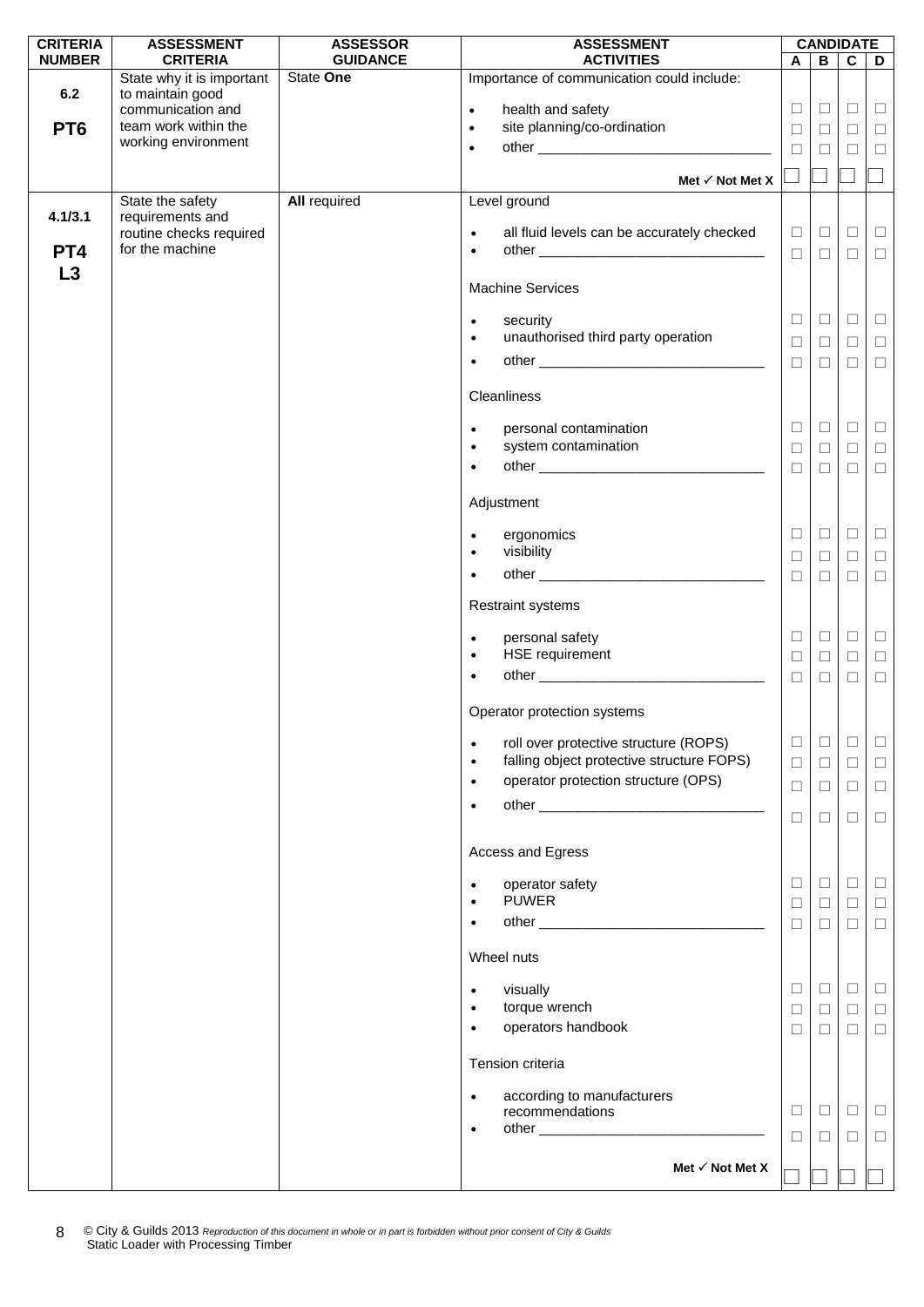| <b>CRITERIA</b> | <b>ASSESSMENT</b>                                                                              | <b>ASSESSOR</b>                                                                                                     | <b>ASSESSMENT</b>                                                                                                              | <b>CANDIDATE</b> |             |             |                  |
|-----------------|------------------------------------------------------------------------------------------------|---------------------------------------------------------------------------------------------------------------------|--------------------------------------------------------------------------------------------------------------------------------|------------------|-------------|-------------|------------------|
| <b>NUMBER</b>   | <b>CRITERIA</b>                                                                                | <b>GUIDANCE</b>                                                                                                     | <b>ACTIVITIES</b>                                                                                                              | A                | В           | C           | D                |
| 2.1<br>PT&      | Carry out pre and post-<br>start checks to test all<br>operating functions of<br>the equipment | The Assessor must be<br>satisfied that the<br>Candidate has a thorough<br>knowledge of the loader<br>and attachment |                                                                                                                                |                  |             |             |                  |
| L <sub>2</sub>  |                                                                                                | Plan work and the work                                                                                              | Planning work may include:                                                                                                     |                  |             |             |                  |
|                 |                                                                                                | site to maintain safe                                                                                               | with minimal damage to the worksite                                                                                            | □                | $\Box$      | $\Box$      | $\Box$           |
|                 |                                                                                                | working areas to operate<br>the timber processor                                                                    | standing trees<br>$\bullet$                                                                                                    | ⊔                | $\Box$      | ⊔           | $\Box$           |
|                 |                                                                                                |                                                                                                                     | tracks<br>$\bullet$                                                                                                            | $\Box$           | □           | □           | $\Box$           |
|                 |                                                                                                | State five                                                                                                          | roads<br>$\bullet$                                                                                                             | □                | $\Box$      | □           | $\Box$           |
|                 |                                                                                                |                                                                                                                     | drains<br>$\bullet$                                                                                                            | □                | $\Box$      | $\Box$      | $\Box$           |
|                 |                                                                                                |                                                                                                                     | environment<br>$\bullet$                                                                                                       | □                | □           | □           | $\Box$           |
|                 |                                                                                                |                                                                                                                     | in accordance with the site and job<br>$\bullet$<br>specification<br>other _______________                                     | □                | □           | □           | $\Box$           |
|                 |                                                                                                | State four                                                                                                          | $\bullet$<br>Utilise additional safeguards such as:                                                                            | $\Box$           | $\Box$      | $\Box$      | $\Box$           |
|                 |                                                                                                |                                                                                                                     | barriers<br>$\bullet$                                                                                                          | $\Box$           | $\Box$      | $\Box$      | $\Box$           |
|                 |                                                                                                |                                                                                                                     | banksman<br>$\bullet$                                                                                                          | $\Box$           | $\Box$      | □           | $\Box$           |
|                 |                                                                                                |                                                                                                                     | signs<br>$\bullet$                                                                                                             | $\Box$           | $\Box$      | $\Box$      | $\Box$           |
|                 |                                                                                                |                                                                                                                     | other workers<br>$\bullet$                                                                                                     | $\Box$           | $\Box$      | $\Box$      | $\Box$           |
|                 |                                                                                                |                                                                                                                     | risk zone e.g. adjacent roads and tracks<br>$\bullet$                                                                          | □                | $\Box$      | □           | $\Box$           |
|                 |                                                                                                |                                                                                                                     | other                                                                                                                          | $\Box$           | $\Box$      | П           | $\Box$           |
|                 |                                                                                                | Assessor to make sure<br>suitable PPE is available<br>and used where<br>necessary.                                  | Pre and post start checks on the machine<br>according to the operators handbook and to<br>include:                             |                  |             |             |                  |
|                 |                                                                                                |                                                                                                                     | machine on level ground<br>$\bullet$                                                                                           | ⊔                | ⊔           | ⊔           | $\Box$           |
|                 |                                                                                                | Assessor to visually<br>observe candidate                                                                           | ensure machine services in neutral and<br>$\bullet$<br>lowered where applicable                                                | ⊔                | ⊔           | ⊔           | $\Box$           |
|                 |                                                                                                | carrying out the pre and<br>post start checks of the                                                                | engine stopped and key removed (where<br>$\bullet$<br>appropriate)                                                             | $\Box$           | □           | □           | $\Box$           |
|                 |                                                                                                | machine<br>Candidate to comment on<br>machines serviceability                                                       | check engine oil, transmission/hydraulic oil,<br>$\bullet$<br>coolant and fuel level, engine air filter<br>(where appropriate) | $\Box$           | $\Box$      | $\Box$      | $\Box$           |
|                 |                                                                                                |                                                                                                                     | importance of cleanliness<br>$\bullet$<br>seat, steering mechanism and mirror                                                  | □                | $\Box$      | □           | $\Box$           |
|                 |                                                                                                | Assessor is to use their<br>own discretion as to                                                                    | $\bullet$<br>adjustment                                                                                                        | ⊔                | ⊔           | ⊔           | $\Box$           |
|                 |                                                                                                | whether a seat belt/lap                                                                                             | operator seat restraint is functional (where<br>$\bullet$<br>applicable)                                                       | $\Box$           | $\Box$      | $\Box$      | $\Box$           |
|                 |                                                                                                | restraint is to be worn<br>during assessment                                                                        | check operator protection systems<br>$\bullet$                                                                                 | $\Box$           | $\Box$      | □           | $\Box$           |
|                 |                                                                                                |                                                                                                                     | check relevant access and egress points<br>$\bullet$                                                                           | $\Box$           | $\Box$      | □           | $\Box$           |
|                 |                                                                                                |                                                                                                                     | check pin bush wear and security<br>$\bullet$                                                                                  | $\Box$           | $\Box$      | $\Box$      | $\Box$           |
|                 |                                                                                                |                                                                                                                     | check for cracks/fatigue<br>$\bullet$                                                                                          | $\Box$           | $\Box$      | $\Box$      | $\Box$           |
|                 |                                                                                                |                                                                                                                     | check for hydraulic leaks<br>$\bullet$                                                                                         | $\Box$           | $\Box$      | □           | $\Box$           |
|                 |                                                                                                |                                                                                                                     | security of components<br>$\bullet$                                                                                            | $\Box$           | $\Box$      | $\Box$      | $\Box$           |
|                 |                                                                                                |                                                                                                                     | check safety decals<br>$\bullet$                                                                                               | $\Box$           | $\Box$      | □           | $\Box$           |
|                 |                                                                                                |                                                                                                                     | LOLER certificate (if required)<br>$\bullet$                                                                                   | $\Box$           | $\Box$      | $\Box$      | $\Box$           |
|                 |                                                                                                |                                                                                                                     | radiators (coolant and hydraulic)<br>$\bullet$                                                                                 |                  |             |             |                  |
|                 |                                                                                                |                                                                                                                     | fuel filters and/or water trap<br>$\bullet$                                                                                    | $\Box$           | $\Box$      | $\Box$      | $\Box$           |
|                 |                                                                                                |                                                                                                                     | grease where and when appropriate<br>$\bullet$                                                                                 | $\Box$<br>$\Box$ | □<br>$\Box$ | □<br>$\Box$ | $\Box$<br>$\Box$ |
|                 |                                                                                                | Check security of loader<br>to base                                                                                 | bolts cracks leaks<br>$\bullet$                                                                                                | □                | □           | ⊔           | $\Box$           |
|                 |                                                                                                | Check security of loader<br>attachment                                                                              | bolts cracks<br>$\bullet$                                                                                                      | $\Box$           | $\Box$      | $\Box$      | $\Box$           |
|                 |                                                                                                | Check attachment                                                                                                    | security<br>$\bullet$                                                                                                          | □                | ⊔           | $\sqcup$    | $\Box$           |
|                 |                                                                                                |                                                                                                                     | condition<br>$\bullet$                                                                                                         | $\Box$           | $\Box$      | $\Box$      | $\Box$           |
|                 |                                                                                                |                                                                                                                     | hydraulic leaks<br>$\bullet$                                                                                                   | □                | □           | $\Box$      | $\Box$           |
|                 |                                                                                                |                                                                                                                     | pin and bushes<br>$\bullet$                                                                                                    | □                | □           | □           | $\Box$           |
|                 |                                                                                                |                                                                                                                     | pipe work<br>$\bullet$                                                                                                         | $\Box$           | □           | $\Box$      | $\Box$           |
|                 |                                                                                                |                                                                                                                     | guarding<br>$\bullet$                                                                                                          | П                | П           | П           | $\Box$           |

© City & Guilds 2013 *Reproduction of this document in whole or in part is forbidden without prior consent of City & Guilds*  Static Loader with Processing Timber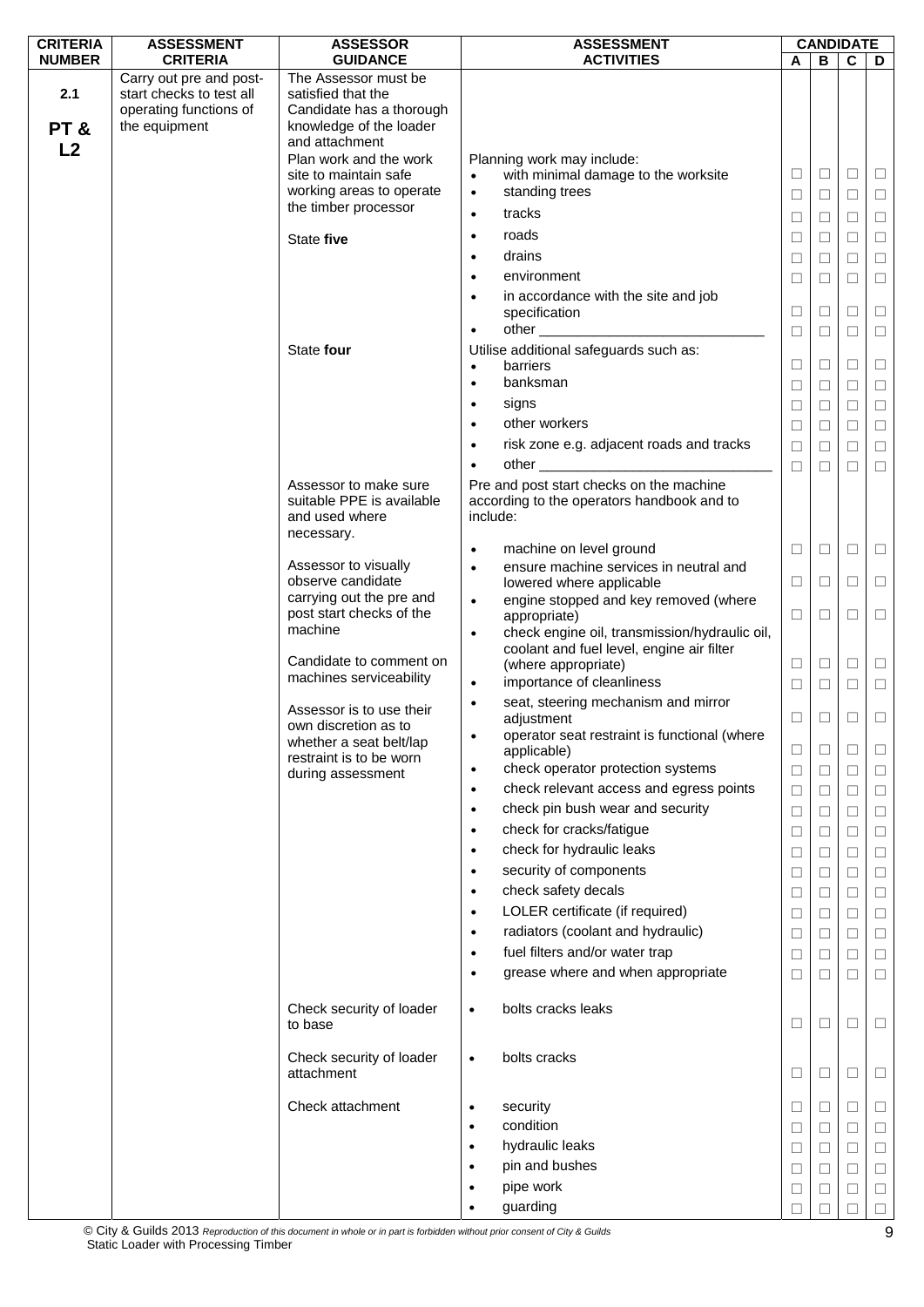| <b>CRITERIA</b> | <b>ASSESSMENT</b> | <b>ASSESSOR</b>                   | <b>ASSESSMENT</b>                           |        | <b>CANDIDATE</b> |             |        |
|-----------------|-------------------|-----------------------------------|---------------------------------------------|--------|------------------|-------------|--------|
| <b>NUMBER</b>   | <b>CRITERIA</b>   | <b>GUIDANCE</b>                   | <b>ACTIVITIES</b>                           | A      | $\, {\bf B}$     | $\mathbf c$ | D      |
| 2.1 cont        |                   | Maintenance of machine            | Chassis (where appropriate)                 |        |                  |             |        |
|                 |                   |                                   | cracks<br>$\bullet$                         | $\Box$ | $\Box$           | $\Box$      | $\Box$ |
|                 |                   |                                   | pin security<br>$\bullet$                   | $\Box$ | $\Box$           | $\Box$      | $\Box$ |
|                 |                   |                                   | bushes<br>$\bullet$                         | $\Box$ | $\Box$           | $\Box$      | $\Box$ |
|                 |                   | Assessor to observe               | cylinders<br>$\bullet$                      | □      | $\Box$           | $\Box$      | $\Box$ |
|                 |                   | candidate adhering to             | attachment<br>$\bullet$                     | $\Box$ | $\Box$           | $\Box$      | $\Box$ |
|                 |                   | environmental best                | loose or broken bolts<br>$\bullet$          | $\Box$ | $\Box$           | $\Box$      | $\Box$ |
|                 |                   | practice and COSHH<br>regulations | cables and connections<br>$\bullet$         | $\Box$ | $\Box$           | $\Box$      | $\Box$ |
|                 |                   |                                   | guarding<br>$\bullet$                       | $\Box$ | $\Box$           | $\Box$      | $\Box$ |
|                 |                   |                                   | Saw chain (if fitted)                       |        |                  |             |        |
|                 |                   |                                   | sharpness<br>$\bullet$                      | $\Box$ | $\Box$           | $\Box$      | $\Box$ |
|                 |                   |                                   | tension (if applicable)<br>$\bullet$        | $\Box$ | $\Box$           | $\Box$      | $\Box$ |
|                 |                   |                                   | wear and tear<br>$\bullet$                  | $\Box$ | $\Box$           | $\Box$      | $\Box$ |
|                 |                   |                                   | broken tie straps<br>$\bullet$              | $\Box$ | $\Box$           | $\Box$      | $\Box$ |
|                 |                   |                                   | lubricant<br>$\bullet$                      | $\Box$ | $\Box$           | $\Box$      | $\Box$ |
|                 |                   |                                   | guarding<br>$\bullet$                       | $\Box$ | $\Box$           | $\Box$      | $\Box$ |
|                 |                   |                                   | Guide bar (if fitted)                       |        |                  |             |        |
|                 |                   |                                   | straight<br>$\bullet$                       | $\Box$ | $\Box$           | $\Box$      | $\Box$ |
|                 |                   |                                   | overheating<br>$\bullet$                    | $\Box$ | $\Box$           | $\Box$      | $\Box$ |
|                 |                   |                                   | sprocket<br>$\bullet$                       | $\Box$ | $\Box$           | $\Box$      | $\Box$ |
|                 |                   |                                   | nose<br>$\bullet$<br>lubricant<br>$\bullet$ | $\Box$ | $\Box$           | $\Box$      | $\Box$ |
|                 |                   |                                   | Sheers (if fitted)                          | $\Box$ | $\Box$           | $\Box$      | $\Box$ |
|                 |                   |                                   | sharp                                       | $\Box$ | $\Box$           | $\Box$      | $\Box$ |
|                 |                   |                                   | $\bullet$<br>cracks<br>$\bullet$            | $\Box$ | $\Box$           | $\Box$      | $\Box$ |
|                 |                   |                                   | straight<br>$\bullet$                       | $\Box$ | $\Box$           | $\Box$      | $\Box$ |
|                 |                   |                                   | alignment<br>$\bullet$                      | Ц      | $\Box$           | $\Box$      | $\Box$ |
|                 |                   |                                   | lubricant<br>$\bullet$                      | $\Box$ | $\Box$           | $\Box$      | $\Box$ |
|                 |                   |                                   | guarding<br>$\bullet$                       | $\Box$ | $\Box$           | □           | $\Box$ |
|                 |                   |                                   | Circular saw (if fitted)                    |        |                  |             |        |
|                 |                   |                                   | sharp<br>$\bullet$                          | $\Box$ | $\Box$           | $\Box$      | $\Box$ |
|                 |                   |                                   | straight<br>$\bullet$                       | $\Box$ | $\Box$           | $\Box$      | $\Box$ |
|                 |                   |                                   | cracks<br>$\bullet$                         | $\Box$ | $\Box$           | $\Box$      | $\Box$ |
|                 |                   |                                   | missing teeth<br>$\bullet$                  | $\Box$ | $\Box$           | $\Box$      | $\Box$ |
|                 |                   |                                   | set<br>$\bullet$                            | $\Box$ | $\Box$           | $\Box$      | $\Box$ |
|                 |                   |                                   | lubricant<br>$\bullet$                      | $\Box$ | $\Box$           | $\Box$      | $\Box$ |
|                 |                   |                                   | guarding<br>$\bullet$                       | $\Box$ | $\Box$           | $\Box$      | $\Box$ |
|                 |                   |                                   | <b>Blades</b>                               |        |                  |             |        |
|                 |                   |                                   | sharp<br>$\bullet$                          | $\Box$ | $\Box$           | $\Box$      | $\Box$ |
|                 |                   |                                   | straight<br>$\bullet$                       | $\Box$ | $\Box$           | $\Box$      | $\Box$ |
|                 |                   |                                   | cracks<br>$\bullet$                         | $\Box$ | $\Box$           | $\Box$      | $\Box$ |
|                 |                   |                                   | missing blades<br>$\bullet$                 | $\Box$ | $\Box$           | $\Box$      | $\Box$ |
|                 |                   |                                   | balance<br>$\bullet$                        | $\Box$ | $\Box$           | $\Box$      | $\Box$ |
|                 |                   |                                   | lubricant<br>$\bullet$                      | $\Box$ | $\Box$           | $\Box$      | $\Box$ |
|                 |                   |                                   | guarding<br>$\bullet$                       | $\Box$ |                  |             | $\Box$ |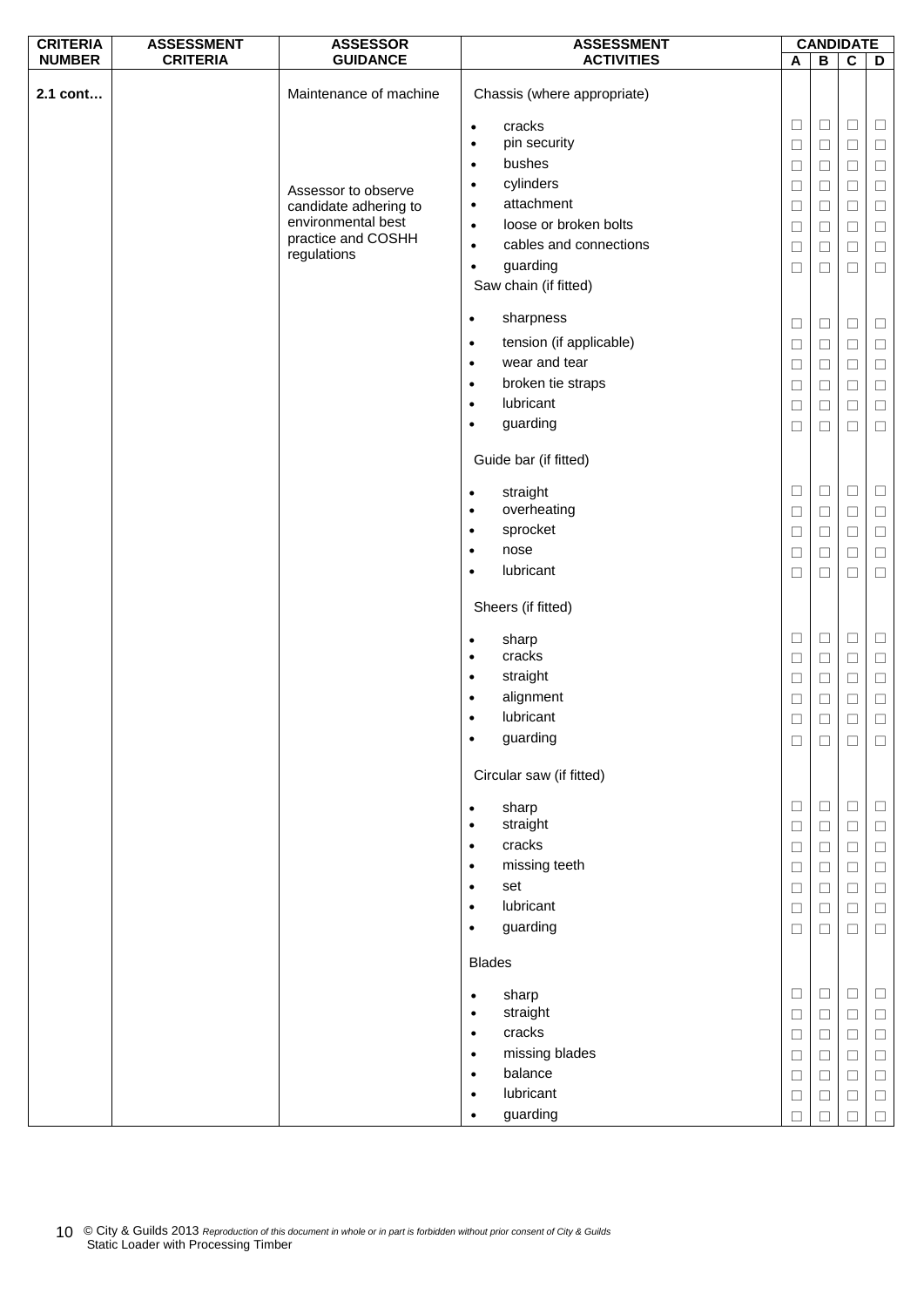| <b>CRITERIA</b> | <b>ASSESSMENT</b>                             | <b>ASSESSOR</b>                      | <b>ASSESSMENT</b>                                                    |        |        | <b>CANDIDATE</b>        |        |
|-----------------|-----------------------------------------------|--------------------------------------|----------------------------------------------------------------------|--------|--------|-------------------------|--------|
| <b>NUMBER</b>   | <b>CRITERIA</b>                               | <b>GUIDANCE</b>                      | <b>ACTIVITIES</b>                                                    | A      | B      | $\overline{\mathbf{c}}$ | D      |
| 2.1 cont        |                                               |                                      | Hydraulic hoses                                                      |        |        |                         |        |
|                 |                                               |                                      | leaks                                                                | $\Box$ | $\Box$ | $\Box$                  | $\Box$ |
|                 |                                               |                                      | cracks<br>$\bullet$                                                  | $\Box$ | $\Box$ | $\Box$                  | $\Box$ |
|                 |                                               |                                      | cuts                                                                 | □      | □      | $\Box$                  | $\Box$ |
|                 |                                               |                                      | abrasions                                                            | $\Box$ | $\Box$ | $\Box$                  | $\Box$ |
|                 |                                               |                                      | security<br>$\bullet$                                                |        |        |                         |        |
|                 |                                               |                                      | guarding                                                             | □      | □      | $\Box$                  | $\Box$ |
|                 |                                               |                                      | $\bullet$                                                            | □      | $\Box$ | $\Box$                  | $\Box$ |
|                 |                                               |                                      | Environmental considerations                                         |        |        |                         |        |
|                 |                                               |                                      | disposal<br>$\bullet$                                                | $\Box$ | □      | $\Box$                  | $\Box$ |
|                 |                                               |                                      | storage of oils on site<br>$\bullet$                                 | $\Box$ | $\Box$ | $\Box$                  | $\Box$ |
|                 |                                               |                                      | spill kit mats used<br>$\bullet$                                     | ⊔      | Ш      | П                       | $\Box$ |
|                 |                                               |                                      |                                                                      |        |        |                         |        |
|                 | Describe how                                  | <b>Three causes</b>                  | Met $\checkmark$ Not Met X<br>Environmental damage may be caused by: |        |        |                         |        |
| 4.4             | environmental damage<br>can be caused and     |                                      | incorrect storage of fuel and oil<br>$\bullet$                       |        |        |                         |        |
| L <sub>4</sub>  | minimised                                     |                                      |                                                                      | $\Box$ | $\Box$ | $\Box$                  | $\Box$ |
|                 |                                               |                                      | defective machinery<br>$\bullet$                                     | $\Box$ | $\Box$ | $\Box$                  | $\Box$ |
|                 |                                               |                                      | poor work practice<br>$\bullet$                                      | $\Box$ | $\Box$ | $\Box$                  | $\Box$ |
|                 |                                               |                                      | oil and fuel spillages<br>$\bullet$                                  | $\Box$ | $\Box$ | $\Box$                  | $\Box$ |
|                 |                                               |                                      |                                                                      | $\Box$ | П      | П                       | $\Box$ |
|                 |                                               |                                      |                                                                      |        |        |                         |        |
|                 |                                               | Three preventions                    | Environmental damage may be prevented by:                            |        |        |                         |        |
|                 |                                               |                                      | following principals of industry good<br>$\bullet$                   |        |        |                         |        |
|                 |                                               |                                      | practice                                                             | $\Box$ | $\Box$ | $\Box$                  | $\Box$ |
|                 |                                               |                                      | good housekeeping<br>$\bullet$                                       | $\Box$ | $\Box$ | $\Box$                  | $\Box$ |
|                 |                                               |                                      | appropriately trained operators<br>$\bullet$                         | $\Box$ | $\Box$ | $\Box$                  | $\Box$ |
|                 |                                               |                                      | spill kits are available<br>$\bullet$                                | $\Box$ | $\Box$ | $\Box$                  | $\Box$ |
|                 |                                               |                                      |                                                                      | $\Box$ | П      | П                       | $\Box$ |
|                 |                                               |                                      |                                                                      |        |        |                         |        |
|                 |                                               |                                      | Met $\checkmark$ Not Met X                                           |        |        |                         |        |
| 4.5             | Describe the correct<br>methods for disposing | The Candidate to state<br>one method | Disposal of waste from workplace activities may<br>include:          |        |        |                         |        |
| L4              | of waste                                      |                                      | use of designated waste/recycle bins<br>$\bullet$                    |        |        |                         |        |
|                 |                                               |                                      | waste oils placed in approved containers<br>$\bullet$                |        |        |                         |        |
|                 |                                               |                                      | for disposal                                                         | □      | $\Box$ | $\Box$                  | $\Box$ |
|                 |                                               |                                      | $\bullet$                                                            | $\Box$ | $\Box$ | $\Box$                  | $\Box$ |
|                 |                                               |                                      |                                                                      |        |        |                         |        |
|                 |                                               |                                      | Met $\checkmark$ Not Met X                                           | - 1    |        |                         |        |
|                 | Explain the implications                      | Describe factors to                  | Route planning may be achieved by assessing:                         |        |        |                         |        |
| 4.3             | of terrain, ground<br>conditions, season and  | consider when route<br>planning      | Terrain                                                              |        |        |                         |        |
| PT4             | weather on planning                           |                                      |                                                                      |        |        |                         |        |
|                 | access routes and<br>driving the machine      | One example from each                | roughness, slope<br>$\bullet$                                        | $\Box$ | $\Box$ | $\Box$                  | $\Box$ |
|                 |                                               |                                      | $\bullet$                                                            | $\Box$ | $\Box$ | $\Box$                  | $\Box$ |
|                 |                                               |                                      | Ground conditions                                                    |        |        |                         |        |
|                 |                                               |                                      | match ground conditions (ground bearing<br>$\bullet$                 |        |        |                         |        |
|                 |                                               |                                      | capacity)                                                            | $\Box$ | $\Box$ | $\Box$                  | $\Box$ |
|                 |                                               |                                      | $\bullet$                                                            | $\Box$ | $\Box$ | $\Box$                  | $\Box$ |
|                 |                                               |                                      | Season and weather                                                   |        |        |                         |        |
|                 |                                               |                                      |                                                                      |        |        |                         |        |
|                 |                                               |                                      | winter, summer<br>$\bullet$                                          | □      | $\Box$ | $\Box$                  | $\Box$ |
|                 |                                               |                                      | $\bullet$                                                            | □      | □      | $\Box$                  | $\Box$ |
|                 |                                               |                                      | Met $\checkmark$ Not Met X                                           |        |        |                         |        |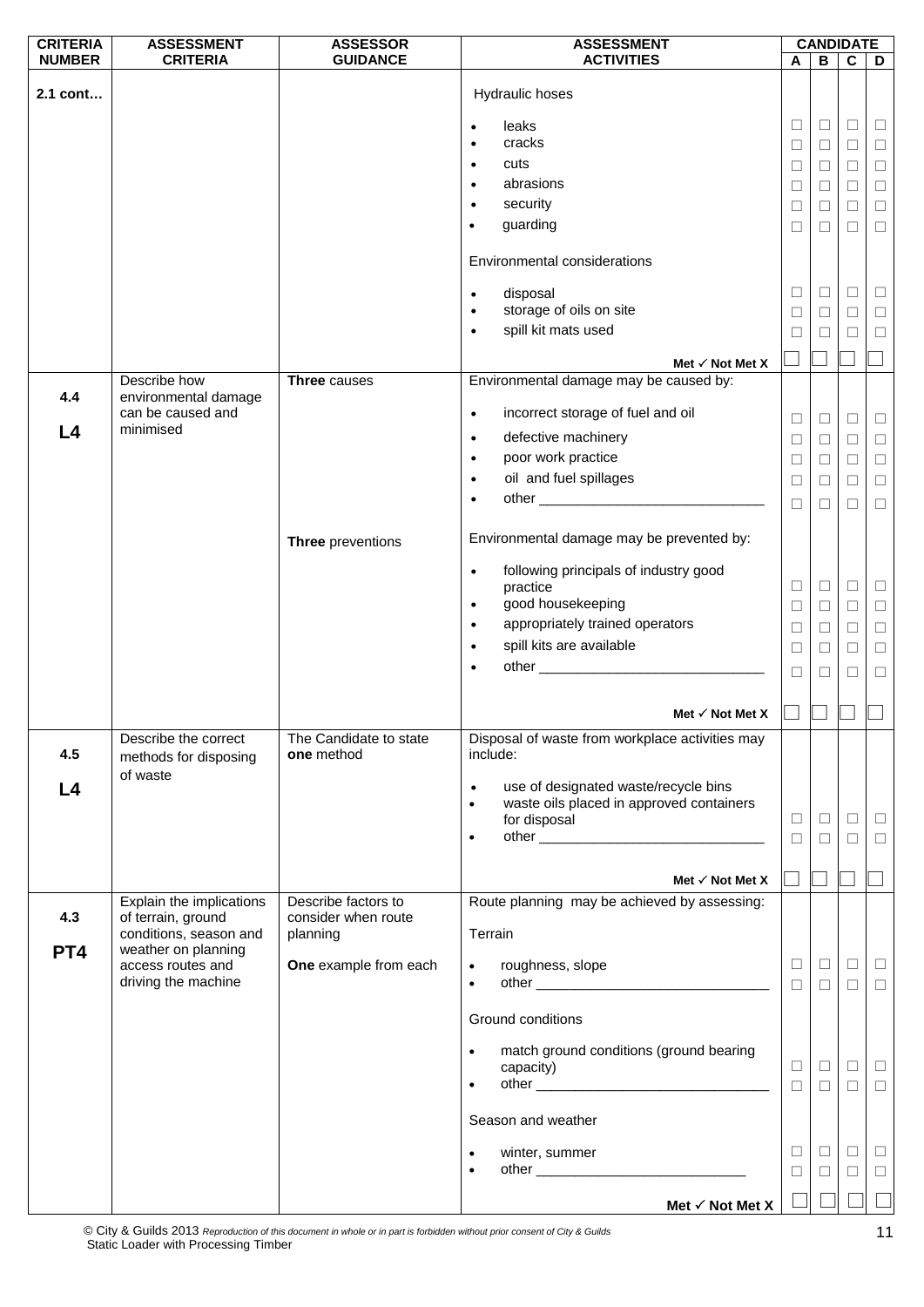| <b>CRITERIA</b> | <b>ASSESSMENT</b>                                  | <b>ASSESSOR</b>                                         | <b>ASSESSMENT</b>                                                                           | <b>CANDIDATE</b> |        |             |        |
|-----------------|----------------------------------------------------|---------------------------------------------------------|---------------------------------------------------------------------------------------------|------------------|--------|-------------|--------|
| <b>NUMBER</b>   | <b>CRITERIA</b>                                    | <b>GUIDANCE</b>                                         | <b>ACTIVITIES</b>                                                                           | A                | В      | $\mathbf c$ | D      |
| 3.5             | Explain the function of<br>all controls and how to | The Candidate to explain<br>the controls inside the cab | The function and setting of the following controls:<br>Pto lever engagement and speed range |                  |        |             |        |
|                 | interpret instrument                               | and what are their                                      | $\bullet$<br>selector (if applicable)                                                       | $\Box$           | $\Box$ | $\Box$      | $\Box$ |
| L3              | readings                                           | functions                                               | hydraulic control decals<br>$\bullet$                                                       | $\Box$           | $\Box$ | $\Box$      | $\Box$ |
|                 |                                                    |                                                         | height restriction devices (if applicable)<br>$\bullet$                                     | $\Box$           | $\Box$ | $\Box$      | $\Box$ |
|                 |                                                    |                                                         | load monitor (if applicable)<br>$\bullet$                                                   | $\Box$           | $\Box$ | $\Box$      | $\Box$ |
|                 |                                                    |                                                         | other controls provided<br>$\bullet$                                                        | $\Box$           | $\Box$ | $\Box$      | $\Box$ |
|                 |                                                    |                                                         | external services                                                                           |                  |        |             |        |
|                 |                                                    |                                                         | lights, horn and any safety warning device                                                  | □                | $\Box$ | $\Box$      | $\Box$ |
|                 |                                                    |                                                         | (where applicable)                                                                          | □                | $\Box$ | □           | $\Box$ |
|                 |                                                    | State the instruments                                   |                                                                                             |                  |        |             |        |
|                 |                                                    | inside the cab, what are                                | oil pressure gauge and oil filter warning<br>$\bullet$                                      |                  |        |             |        |
|                 |                                                    | they and how should they                                | lights                                                                                      | $\Box$           | $\Box$ | $\Box$      | $\Box$ |
|                 |                                                    | be interpreted                                          | other warning lights (as applicable)<br>$\bullet$                                           | $\Box$           | $\Box$ | $\Box$      | $\Box$ |
|                 |                                                    | What action should be                                   | switch off (if applicable)<br>$\bullet$                                                     | □                | $\Box$ | $\Box$      | $\Box$ |
|                 |                                                    | taken in the event of a                                 | refer to operators manual<br>$\bullet$                                                      | $\Box$           | $\Box$ | $\Box$      | $\Box$ |
|                 |                                                    | warning light coming on                                 | fire fighting system(s) tested (if fitted)<br>$\bullet$                                     | □                | $\Box$ | $\Box$      | $\Box$ |
|                 |                                                    | What action should be                                   | fire extinguishers maintained, checked and<br>$\bullet$                                     |                  |        |             |        |
|                 |                                                    | taken to maintain/check                                 | in date                                                                                     | □                | $\Box$ | □           | $\Box$ |
|                 |                                                    | the fire fighting system is                             | access and egress points in the event of an<br>٠                                            |                  |        |             |        |
|                 |                                                    | operational                                             | emergency                                                                                   | □                | $\Box$ | □           | $\Box$ |
|                 |                                                    |                                                         | Met $\checkmark$ Not Met X                                                                  |                  |        |             |        |
|                 | Explain the safe                                   | Candidate to explain the                                | Safe procedure for detection may include:                                                   |                  |        |             |        |
| 3.3             | procedure to follow for                            | safe procedure for                                      |                                                                                             |                  |        |             |        |
| L3              | detecting leaks in high<br>pressure hydraulic      | detection                                               | hands not used for detection of leak<br>$\bullet$                                           | $\Box$           | $\Box$ | $\Box$      | $\Box$ |
|                 | systems                                            |                                                         | use a piece of card or paper<br>$\bullet$                                                   | □                | $\Box$ | $\Box$      | $\Box$ |
|                 |                                                    |                                                         |                                                                                             | ⊔                |        | ⊔           | $\Box$ |
|                 |                                                    |                                                         | Met $\checkmark$ Not Met X                                                                  |                  |        |             |        |
|                 | Explain the procedure                              | Candidate to identify all                               | According to the operators manual and to                                                    |                  |        |             |        |
| 3.4             | to follow when replacing                           | procedure for replacing a                               | include:                                                                                    |                  |        |             |        |
|                 | a hydraulic hose                                   | hydraulic hose                                          |                                                                                             |                  |        |             |        |
| L3              |                                                    |                                                         | appropriate PPE identified<br>$\bullet$                                                     | $\Box$           | $\Box$ | $\Box$      | $\Box$ |
|                 |                                                    |                                                         | use of spill kit                                                                            | □                | $\Box$ | $\Box$      | $\Box$ |
|                 |                                                    |                                                         | hydraulic system lowered and pressure                                                       | $\Box$           | П      | $\Box$      | $\Box$ |
|                 |                                                    |                                                         | importance of cleanliness<br>$\bullet$                                                      | Ш                | ⊔      | ⊔           | $\Box$ |
|                 |                                                    |                                                         | vacuum pump (if fitted)<br>$\bullet$                                                        | □                | $\Box$ | □           | $\Box$ |
|                 |                                                    |                                                         | shut off valve (if fitted)<br>$\bullet$                                                     | $\Box$           | $\Box$ | $\Box$      | $\Box$ |
|                 |                                                    |                                                         |                                                                                             |                  |        |             |        |
|                 |                                                    | Correct amount of tools                                 | Tools:                                                                                      |                  |        |             |        |
|                 |                                                    | chosen                                                  | spanners x 2<br>$\bullet$                                                                   | □                | □      | □           | $\Box$ |
|                 |                                                    | Identify the four main                                  | Criteria for hose replacement                                                               |                  |        |             |        |
|                 |                                                    | criteria for a replacement                              |                                                                                             |                  |        |             |        |
|                 |                                                    | hose                                                    | pressure rating<br>$\bullet$                                                                | ⊔                | $\Box$ | □           | $\Box$ |
|                 |                                                    |                                                         | length<br>$\bullet$                                                                         | $\Box$           | □      | $\Box$      | $\Box$ |
|                 |                                                    |                                                         | end fittings<br>$\bullet$                                                                   | $\Box$           | $\Box$ | $\Box$      | $\Box$ |
|                 |                                                    |                                                         | bore<br>$\bullet$                                                                           | □                | $\Box$ | $\Box$      | $\Box$ |
|                 |                                                    |                                                         | referred to operators manual<br>$\bullet$                                                   | $\Box$           | $\Box$ | $\Box$      | $\Box$ |
|                 |                                                    | What factors need to be                                 | new hose fitted ensuring inside of hose and<br>$\bullet$                                    |                  |        |             |        |
|                 |                                                    | taken into account when                                 | joints are clean                                                                            | $\Box$           | □      | □           | $\Box$ |
|                 |                                                    | fitting the new hose                                    | correctly routed not twisted<br>$\bullet$                                                   | $\Box$           | $\Box$ | $\Box$      | $\Box$ |
|                 |                                                    |                                                         | switch off vacuum pump (if fitted)<br>$\bullet$                                             | □                | $\Box$ | □           | $\Box$ |
|                 |                                                    |                                                         | open valve (if fitted)<br>$\bullet$                                                         | $\Box$           | $\Box$ | $\Box$      | $\Box$ |
|                 |                                                    |                                                         | hydraulic oil topped up and checked as<br>$\bullet$                                         |                  |        |             |        |
|                 |                                                    |                                                         | required                                                                                    | □                | □      | $\Box$      | $\Box$ |
|                 |                                                    |                                                         | start machine<br>$\bullet$                                                                  | $\Box$           | $\Box$ | $\Box$      | $\Box$ |
|                 |                                                    |                                                         | operate function<br>$\bullet$                                                               | $\Box$           | □      | $\Box$      | $\Box$ |
|                 |                                                    |                                                         | check for leaks<br>$\bullet$                                                                | □                | $\Box$ | $\Box$      | $\Box$ |
|                 |                                                    |                                                         | clean up spill kit<br>$\bullet$                                                             | ⊔                | ⊔      | □           | $\Box$ |
|                 |                                                    |                                                         | re-check oil level<br>$\bullet$                                                             |                  |        |             | $\Box$ |
|                 |                                                    |                                                         |                                                                                             |                  |        |             |        |

© City & Guilds 2013 *Reproduction of this document in whole or in part is forbidden without prior consent of City & Guilds*  12 © City & Guilds 2013 Reproduction of this c<br>Static Loader with Processing Timber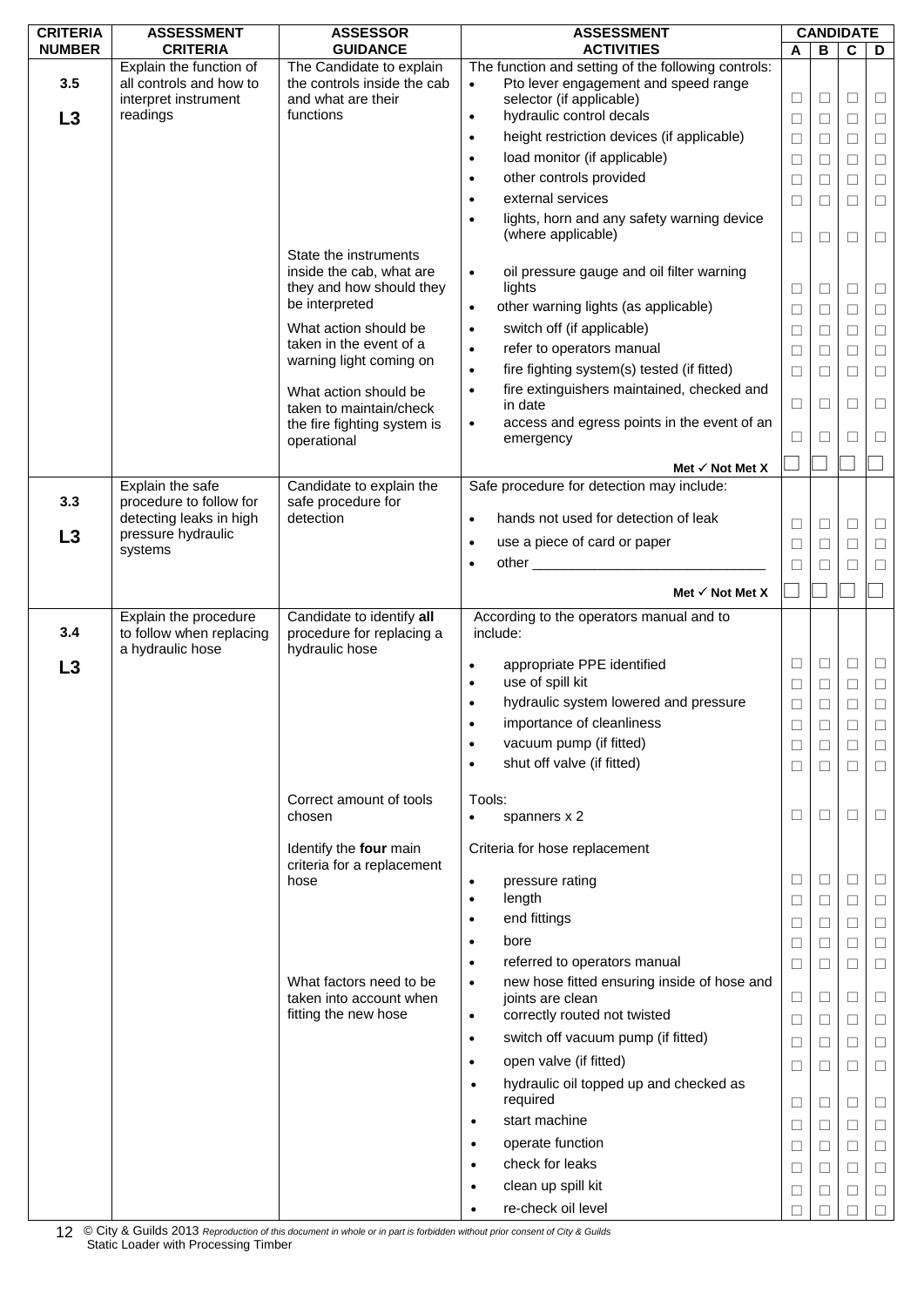| <b>CRITERIA</b> | <b>ASSESSMENT</b>                            | <b>ASSESSOR</b>                                    | <b>ASSESSMENT</b>                                       |          |              | <b>CANDIDATE</b> |               |
|-----------------|----------------------------------------------|----------------------------------------------------|---------------------------------------------------------|----------|--------------|------------------|---------------|
| <b>NUMBER</b>   | <b>CRITERIA</b>                              | <b>GUIDANCE</b>                                    | <b>ACTIVITIES</b>                                       | A        | $\, {\bf B}$ | C                | D             |
| 3.4 cont        |                                              | Environmental                                      | bagged and labelled                                     |          |              |                  |               |
|                 |                                              | considerations                                     | $\bullet$<br>licensed disposal<br>$\bullet$             | $\Box$   | $\Box$       | $\Box$<br>$\Box$ | $\Box$        |
|                 |                                              |                                                    | recycle<br>$\bullet$                                    | □        | $\Box$       |                  | $\Box$        |
|                 |                                              |                                                    |                                                         | □        | $\Box$       | $\Box$           | $\Box$        |
|                 |                                              |                                                    | $\bullet$                                               | □        | П            | П                | $\Box$        |
|                 |                                              |                                                    |                                                         |          |              |                  |               |
|                 |                                              |                                                    | Met $\checkmark$ Not Met X                              |          |              |                  |               |
|                 | Describe the                                 | Three of each                                      | Loader position                                         |          |              |                  |               |
| 3.2             | importance of loader<br>position and machine |                                                    | maintain the centre of gravity                          | $\Box$   | $\Box$       | $\Box$           | $\Box$        |
| L3              | stability                                    |                                                    | $\bullet$<br>over reaching<br>$\bullet$                 | $\Box$   | $\Box$       | $\Box$           | $\Box$        |
|                 |                                              |                                                    | over loading<br>$\bullet$                               |          |              |                  |               |
|                 |                                              |                                                    | slope/steep ground<br>$\bullet$                         | ⊔        | ⊔            | □                | $\Box$        |
|                 |                                              |                                                    | loader parking position<br>$\bullet$                    | $\Box$   | $\Box$       | $\Box$           | $\Box$        |
|                 |                                              |                                                    |                                                         | □        | $\Box$       | $\Box$           | $\Box$        |
|                 |                                              |                                                    | Machine stability                                       |          |              |                  |               |
|                 |                                              |                                                    |                                                         |          |              |                  |               |
|                 |                                              |                                                    | use of legs<br>$\bullet$                                | $\Box$   | $\Box$       | $\Box$           | $\Box$        |
|                 |                                              |                                                    | oscillation lock<br>$\bullet$                           | $\Box$   | $\Box$       | $\Box$           | $\Box$        |
|                 |                                              |                                                    | ballast of tyres/traction aids<br>$\bullet$             | ⊔        | ⊔            | □                | $\Box$        |
|                 |                                              |                                                    | ground condition<br>$\bullet$                           | □        | □            | $\Box$           | $\Box$        |
|                 |                                              |                                                    |                                                         |          |              |                  |               |
|                 |                                              |                                                    | Met $\checkmark$ Not Met X                              |          |              |                  | $\mathcal{L}$ |
|                 | Describe how to gather                       | The capabilities and                               | minimise machine travel<br>$\bullet$                    | $\Box$   | $\Box$       | $\Box$           | $\Box$        |
| 5.1             | and select material                          | limitations of the machine                         | identify tree species<br>$\bullet$                      | $\Box$   | $\Box$       | П                | $\Box$        |
|                 | effectively                                  | in relation to processing                          | gather material to maximise machine output<br>$\bullet$ |          |              |                  |               |
| PT <sub>5</sub> |                                              |                                                    | (if applicable)                                         | $\Box$   | $\Box$       | $\Box$           | $\Box$        |
|                 |                                              |                                                    | maximise machine input<br>$\bullet$                     | $\Box$   | $\Box$       | $\Box$           | $\Box$        |
|                 |                                              |                                                    | branch formation (if applicable)<br>$\bullet$           | $\Box$   | ⊔            | □                | $\Box$        |
|                 |                                              |                                                    | $\bullet$                                               | $\Box$   | □            | $\Box$           | $\Box$        |
|                 |                                              |                                                    |                                                         |          |              |                  |               |
|                 |                                              |                                                    | Met $\checkmark$ Not Met X                              |          |              |                  |               |
| 5.2             | Describe how to<br>process timber            | Assessor to ensure<br>candidate has sufficient     | <b>Either</b>                                           |          |              |                  |               |
|                 |                                              | knowledge of machine                               | Chipper                                                 |          |              |                  |               |
| PT <sub>5</sub> |                                              | and task                                           |                                                         |          |              |                  |               |
|                 |                                              |                                                    | separate doubles and forked materials<br>$\bullet$      | ⊔        | $\Box$       | □                | ⊔             |
|                 |                                              |                                                    | separate out over sized materials<br>$\bullet$          | $\Box$   | $\Box$       | $\Box$           | $\Box$        |
|                 |                                              |                                                    | separate unwanted/hazardous materials<br>$\bullet$      | $\Box$   | $\Box$       | □                | $\Box$        |
|                 |                                              |                                                    | position in feed hopper<br>$\bullet$                    | ⊔        | $\Box$       | □                | $\Box$        |
|                 |                                              |                                                    | safe position selected for out feed chute<br>$\bullet$  | $\Box$   | $\Box$       | $\Box$           | $\Box$        |
|                 |                                              |                                                    | position machine to material<br>$\bullet$               | □        | $\Box$       | □                | $\Box$        |
|                 |                                              |                                                    | set machine to optimise machine output<br>$\bullet$     | $\Box$   | $\Box$       | $\Box$           | $\Box$        |
|                 |                                              |                                                    | correct feed speed<br>$\bullet$                         | $\Box$   | $\Box$       | $\Box$           | $\Box$        |
|                 |                                              |                                                    | avoid overloading<br>$\bullet$                          | □        | $\Box$       | $\Box$           | $\Box$        |
|                 |                                              |                                                    | deal with blockages safely<br>$\bullet$                 | $\Box$   | $\Box$       | $\Box$           | $\Box$        |
|                 |                                              | Procedure for setting log                          | safe shutdown procedure<br>$\bullet$                    | $\sqcup$ | $\Box$       | □                | $\Box$        |
|                 |                                              | length                                             | emergency stopping procedure<br>$\bullet$               | $\Box$   | $\Box$       | $\Box$           | $\Box$        |
|                 |                                              |                                                    | $\bullet$                                               | □        | $\Box$       | $\Box$           | $\Box$        |
|                 |                                              |                                                    |                                                         |          |              |                  |               |
|                 |                                              | How to decide which trees<br>should be prepared or |                                                         |          |              |                  |               |
|                 |                                              | processed manually                                 |                                                         |          |              |                  |               |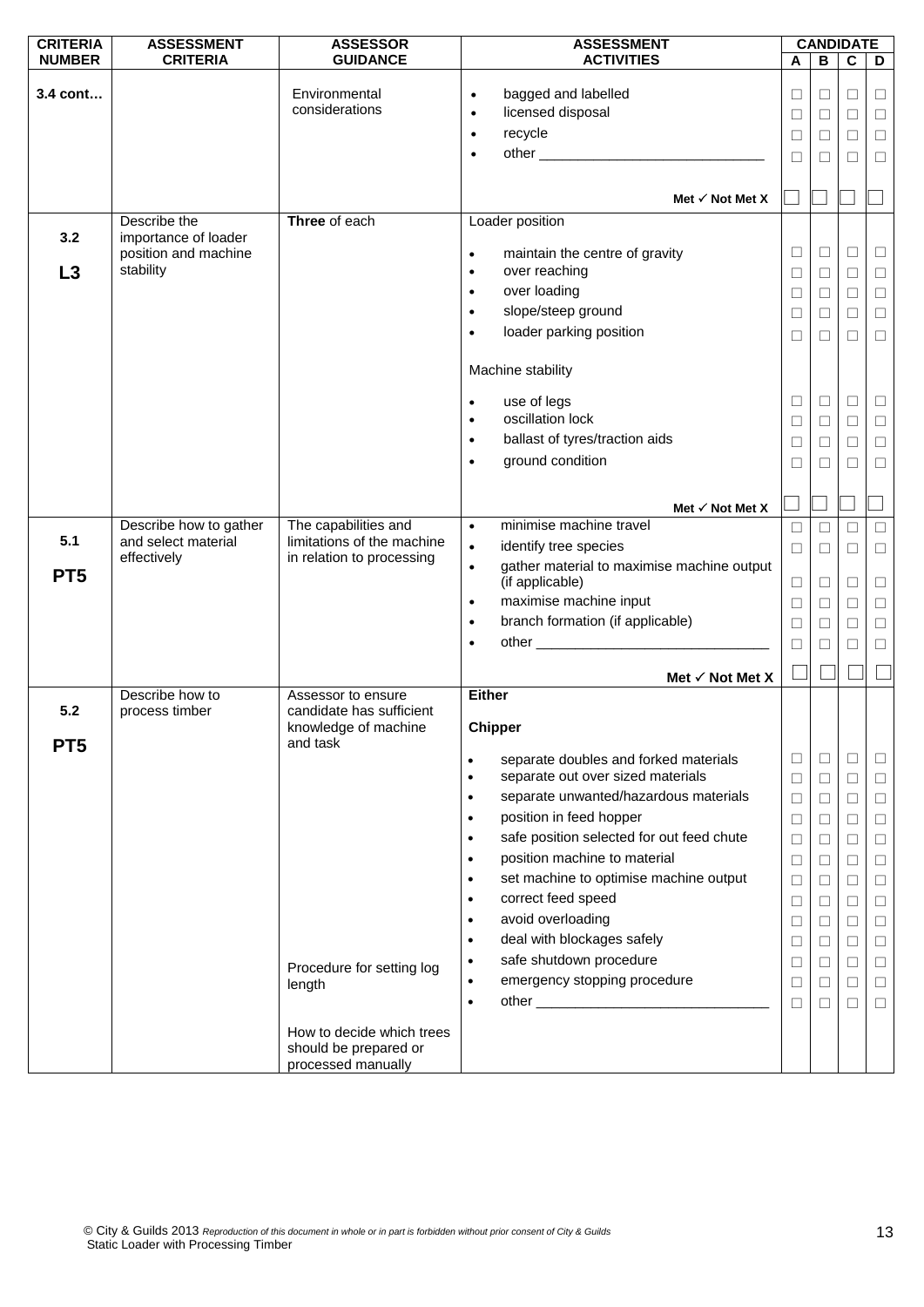| <b>CRITERIA</b> | <b>ASSESSMENT</b> | <b>ASSESSOR</b> | <b>ASSESSMENT</b>      |                                                                            |        | <b>CANDIDATE</b> |             |        |
|-----------------|-------------------|-----------------|------------------------|----------------------------------------------------------------------------|--------|------------------|-------------|--------|
| <b>NUMBER</b>   | <b>CRITERIA</b>   | <b>GUIDANCE</b> |                        | <b>ACTIVITIES</b>                                                          | A      | B                | $\mathbf c$ | D      |
|                 |                   |                 | <b>OR</b>              |                                                                            |        |                  |             |        |
| 5.2 cont        |                   |                 |                        |                                                                            |        |                  |             |        |
|                 |                   |                 |                        | <b>Tub Grinder</b>                                                         |        |                  |             |        |
|                 |                   |                 |                        |                                                                            |        |                  |             |        |
|                 |                   |                 | $\bullet$              | separate doubles and forked materials                                      |        |                  |             |        |
|                 |                   |                 | $\bullet$              | separate out over sized materials                                          |        |                  |             |        |
|                 |                   |                 | $\bullet$              | separate unwanted/hazardous materials                                      |        |                  |             |        |
|                 |                   |                 | $\bullet$              | safe position selected for out feed chute                                  | $\Box$ | $\Box$           | $\Box$      | $\Box$ |
|                 |                   |                 | $\bullet$              | position machine to material                                               | □      | $\Box$           | $\Box$      | $\Box$ |
|                 |                   |                 | $\bullet$              | set machine to optimise machine output                                     | $\Box$ | $\Box$           | $\Box$      | $\Box$ |
|                 |                   |                 | $\bullet$              | correct feed speed                                                         | $\Box$ | $\Box$           | $\Box$      | $\Box$ |
|                 |                   |                 | $\bullet$              | avoid overloading                                                          | □      | $\Box$           | $\Box$      | $\Box$ |
|                 |                   |                 | $\bullet$              | deal with blockages safely                                                 | $\Box$ | $\Box$           | $\Box$      | $\Box$ |
|                 |                   |                 | $\bullet$              | safe shutdown procedure                                                    | $\Box$ | $\Box$           | $\Box$      | $\Box$ |
|                 |                   |                 | $\bullet$              | emergency stopping procedure                                               | ⊔      | □                | ⊔           | □      |
|                 |                   |                 | $\bullet$              |                                                                            | $\Box$ | $\Box$           | $\Box$      | $\Box$ |
|                 |                   |                 |                        |                                                                            |        |                  |             |        |
|                 |                   |                 | <b>OR</b>              |                                                                            |        |                  |             |        |
|                 |                   |                 |                        |                                                                            |        |                  |             |        |
|                 |                   |                 |                        | <b>Brash Balers</b>                                                        |        |                  |             |        |
|                 |                   |                 |                        |                                                                            | $\Box$ | $\Box$           | $\Box$      | $\Box$ |
|                 |                   |                 | $\bullet$<br>$\bullet$ | separate out over sized materials<br>separate unwanted/hazardous materials |        |                  |             |        |
|                 |                   |                 | $\bullet$              | safe position selected for out feed                                        | $\Box$ | $\Box$           | $\Box$      | $\Box$ |
|                 |                   |                 |                        |                                                                            | $\Box$ | $\Box$           | $\Box$      | $\Box$ |
|                 |                   |                 | $\bullet$              | position machine to material                                               | $\Box$ | $\Box$           | $\Box$      | $\Box$ |
|                 |                   |                 | $\bullet$              | set machine to optimise machine output                                     | $\Box$ | $\Box$           | $\Box$      | $\Box$ |
|                 |                   |                 | $\bullet$              | correct feed speed                                                         | $\Box$ | $\Box$           | $\Box$      | $\Box$ |
|                 |                   |                 | $\bullet$              | avoid overloading                                                          | □      | $\Box$           | $\Box$      | $\Box$ |
|                 |                   |                 | $\bullet$              | chainshot risk zone identified                                             | $\Box$ | $\Box$           | $\Box$      | $\Box$ |
|                 |                   |                 | $\bullet$              | bales correctly positioned for subsequent                                  |        |                  |             |        |
|                 |                   |                 |                        | extraction                                                                 | $\Box$ | $\Box$           | $\Box$      | $\Box$ |
|                 |                   |                 | $\bullet$              | bales wrapped securely                                                     | $\Box$ | $\Box$           | $\Box$      | $\Box$ |
|                 |                   |                 | $\bullet$              | deal with blockages safely                                                 | □      | □                | Ц           | $\Box$ |
|                 |                   |                 |                        | safe shutdown procedure                                                    | $\Box$ | $\Box$           | $\Box$      | $\Box$ |
|                 |                   |                 |                        | emergency stopping procedure                                               | П      | $\Box$           |             | П      |
|                 |                   |                 |                        |                                                                            | $\Box$ | $\Box$           | □           | □      |
|                 |                   |                 |                        |                                                                            |        |                  |             |        |
|                 |                   |                 | <b>OR</b>              |                                                                            |        |                  |             |        |
|                 |                   |                 |                        | <b>Splitters</b>                                                           |        |                  |             |        |
|                 |                   |                 | $\bullet$              | separate doubles and forked materials                                      | ⊔      | $\Box$           | $\Box$      | Ц      |
|                 |                   |                 | $\bullet$              | separate out over sized materials                                          | □      | $\Box$           | $\Box$      | $\Box$ |
|                 |                   |                 | $\bullet$              | separate unwanted/hazardous materials                                      | □      | $\Box$           | ⊔           | □      |
|                 |                   |                 | $\bullet$              | safe position selected for processing                                      |        |                  |             |        |
|                 |                   |                 |                        | attachment                                                                 | ⊔      | $\Box$           | $\Box$      | $\Box$ |
|                 |                   |                 | $\bullet$              | position machine to material                                               | $\Box$ | $\Box$           | $\Box$      | $\Box$ |
|                 |                   |                 | $\bullet$              | set machine to optimise machine output                                     | □      | $\Box$           | $\Box$      | $\Box$ |
|                 |                   |                 | $\bullet$              | correct feed speed                                                         | □      | $\Box$           | Ц           | $\Box$ |
|                 |                   |                 | $\bullet$              | avoid overloading                                                          | $\Box$ | $\Box$           | $\Box$      | $\Box$ |
|                 |                   |                 | $\bullet$              | deal with trapped materials/mechanisms                                     | □      | $\Box$           | $\Box$      | $\Box$ |
|                 |                   |                 | $\bullet$              | safe shutdown procedure                                                    |        |                  |             |        |
|                 |                   |                 |                        |                                                                            | $\Box$ | $\Box$           | $\Box$      | $\Box$ |
|                 |                   |                 |                        | emergency stopping procedure                                               | ⊔      | □                | Ц           | $\Box$ |
|                 |                   |                 |                        |                                                                            |        |                  |             |        |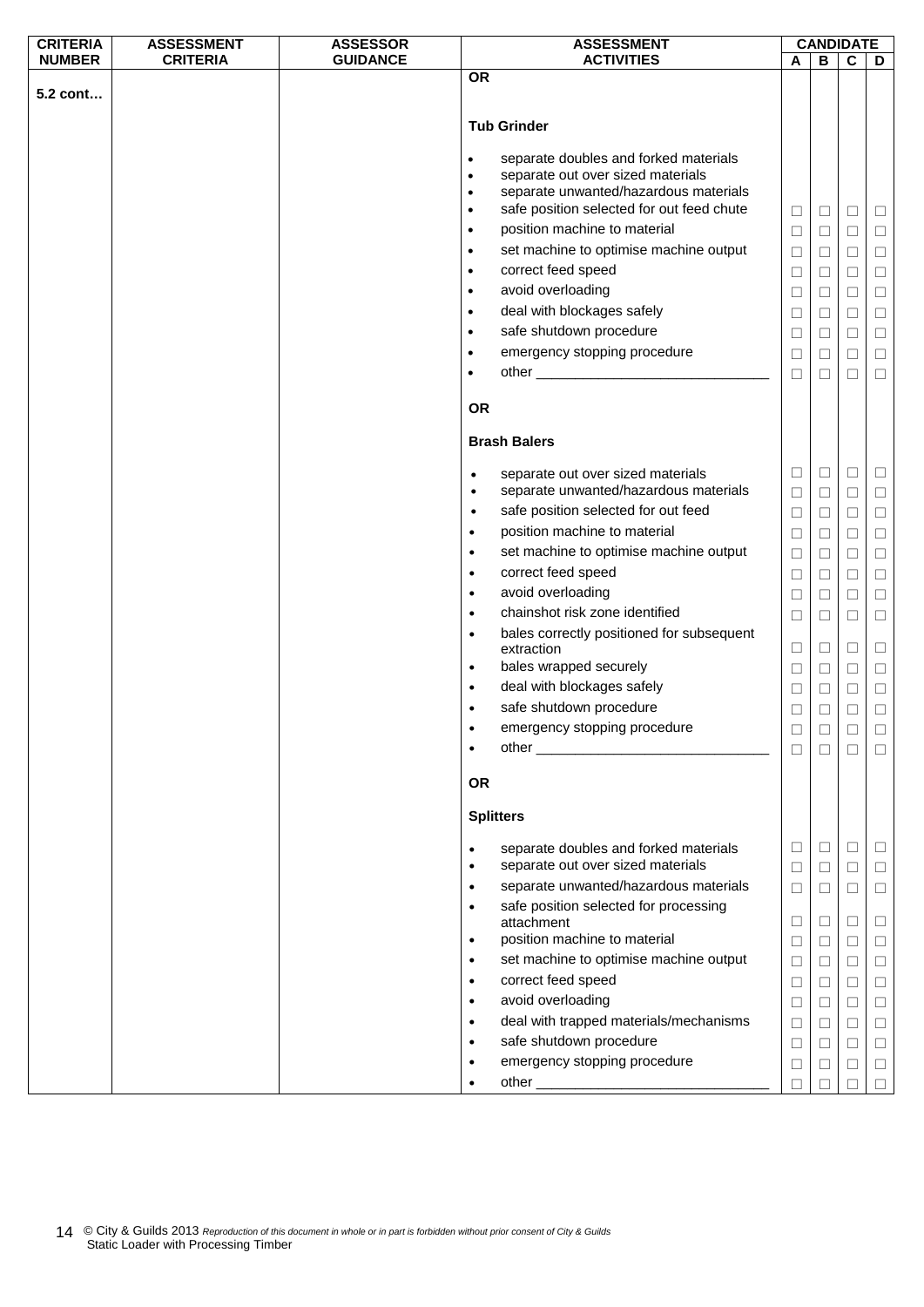| <b>CRITERIA</b> | <b>ASSESSMENT</b>                        | <b>ASSESSOR</b>                                  | <b>ASSESSMENT</b>                                                                                                                                                                                                                          |        | <b>CANDIDATE</b> |             |        |
|-----------------|------------------------------------------|--------------------------------------------------|--------------------------------------------------------------------------------------------------------------------------------------------------------------------------------------------------------------------------------------------|--------|------------------|-------------|--------|
| <b>NUMBER</b>   | <b>CRITERIA</b>                          | <b>GUIDANCE</b>                                  | <b>ACTIVITIES</b>                                                                                                                                                                                                                          | A      | B                | $\mathbf c$ | D      |
| 5.2 cont        |                                          |                                                  | <b>OR</b>                                                                                                                                                                                                                                  |        |                  |             |        |
|                 |                                          |                                                  | <b>Stump Grinder</b>                                                                                                                                                                                                                       |        |                  |             |        |
|                 |                                          |                                                  | avoid unwanted/hazardous material                                                                                                                                                                                                          | $\Box$ | $\Box$           | $\Box$      | Ц      |
|                 |                                          |                                                  | correct position of machine to material<br>$\bullet$                                                                                                                                                                                       | $\Box$ | $\Box$           | $\Box$      | $\Box$ |
|                 |                                          |                                                  | set machine to optimise machine output<br>$\bullet$                                                                                                                                                                                        | $\Box$ | □                | □           | $\Box$ |
|                 |                                          |                                                  | correct feed speed<br>$\bullet$                                                                                                                                                                                                            | $\Box$ | □                | $\Box$      | $\Box$ |
|                 |                                          |                                                  | avoid overloading<br>$\bullet$                                                                                                                                                                                                             | $\Box$ | □                | □           | $\Box$ |
|                 |                                          |                                                  | deal with jammed material safely<br>$\bullet$                                                                                                                                                                                              | $\Box$ | ⊔                | □           | $\Box$ |
|                 |                                          |                                                  | safe shutdown procedure<br>$\bullet$                                                                                                                                                                                                       | $\Box$ | □                | $\Box$      | $\Box$ |
|                 |                                          |                                                  | emergency stopping procedure<br>$\bullet$                                                                                                                                                                                                  | $\Box$ | $\Box$           | $\Box$      | $\Box$ |
|                 |                                          |                                                  | other and the state of the state of the state of the state of the state of the state of the state of the state of the state of the state of the state of the state of the state of the state of the state of the state of the<br>$\bullet$ | □      | Ш                | П           | $\Box$ |
|                 |                                          |                                                  |                                                                                                                                                                                                                                            |        |                  |             |        |
|                 | Describe how to ensure                   | Ensure the product specs                         | Met $\checkmark$ Not Met X<br>regular checks on specification of<br>$\bullet$                                                                                                                                                              |        |                  |             |        |
| 5.3             | end product meets<br>specification       | are met                                          | processed timber during operation and<br>recognise malfunctions                                                                                                                                                                            | $\Box$ | $\Box$           | $\Box$      | $\Box$ |
| PT <sub>5</sub> |                                          |                                                  | measures manually with tape or other<br>$\bullet$                                                                                                                                                                                          |        |                  |             |        |
|                 |                                          |                                                  | measuring device (if applicable)                                                                                                                                                                                                           | □      | $\Box$           | □           | $\Box$ |
|                 | Manoeuvre the machine                    |                                                  | Met $\checkmark$ Not Met X<br>Candidate to drive or manoeuvre machine                                                                                                                                                                      |        |                  |             |        |
| 2.2             | on site in a safe and                    | Assessor to observe the<br>candidate manoeuvring |                                                                                                                                                                                                                                            |        |                  |             |        |
|                 | effective way                            | the machine left and right,                      | safe access<br>$\bullet$                                                                                                                                                                                                                   | $\Box$ | □                | □           | □      |
| PT <sub>2</sub> |                                          | switch off and exit                              | start in accordance with manufacturers<br>$\bullet$                                                                                                                                                                                        |        |                  |             |        |
|                 |                                          |                                                  | recommendations<br>appropriate speed selection                                                                                                                                                                                             | $\Box$ | $\Box$           | $\Box$      | $\Box$ |
|                 |                                          |                                                  | $\bullet$<br>shutdown in accordance with                                                                                                                                                                                                   | □      | □                | П           | $\Box$ |
|                 |                                          |                                                  | $\bullet$<br>manufacturers recommendations                                                                                                                                                                                                 | □      | H                | □           | □      |
|                 |                                          |                                                  | safe egress<br>$\bullet$                                                                                                                                                                                                                   | □      | □                | $\Box$      | $\Box$ |
|                 |                                          |                                                  | Met $\checkmark$ Not Met X                                                                                                                                                                                                                 |        |                  |             |        |
|                 | Carry out the operation                  | Assessor to observe                              | All activities must be completed in a way which                                                                                                                                                                                            |        |                  |             |        |
| 2.2             | in accordance with the                   |                                                  | protects the operator and those around them.                                                                                                                                                                                               |        |                  |             |        |
|                 | job specification                        |                                                  | Operator to load/feed timber products:                                                                                                                                                                                                     |        |                  |             |        |
| L <sub>2</sub>  |                                          |                                                  | safely and efficiently<br>$\bullet$                                                                                                                                                                                                        | □      | □                | $\Box$      | $\Box$ |
|                 |                                          |                                                  | grapple completely encloses product(s)<br>$\bullet$                                                                                                                                                                                        | $\Box$ | L                | ⊔           | ⊔      |
|                 |                                          |                                                  | grapple parked when moving<br>$\bullet$                                                                                                                                                                                                    | $\Box$ | □                | $\Box$      | $\Box$ |
|                 |                                          |                                                  | load to capacity<br>$\bullet$                                                                                                                                                                                                              | □      | $\Box$           | □           | $\Box$ |
|                 |                                          |                                                  |                                                                                                                                                                                                                                            |        |                  |             |        |
|                 |                                          |                                                  | Met $\checkmark$ Not Met X                                                                                                                                                                                                                 |        |                  |             |        |
|                 | Process the timber in                    | Assessor to ensure that<br>the chosen machine is | Process timber according to job specification:                                                                                                                                                                                             |        |                  |             |        |
| 3.1             | accordance with the job<br>specification | used productively.                               | safely and efficiently<br>$\bullet$                                                                                                                                                                                                        | □      | ⊔                | □           | □      |
|                 |                                          |                                                  | methodically<br>$\bullet$                                                                                                                                                                                                                  | $\Box$ | $\Box$           | $\Box$      | $\Box$ |
| PT <sub>3</sub> |                                          |                                                  | products are produced within the set<br>$\bullet$                                                                                                                                                                                          |        |                  |             |        |
|                 |                                          |                                                  | standard                                                                                                                                                                                                                                   | $\Box$ | $\Box$           | $\Box$      | $\Box$ |
|                 |                                          |                                                  | products segregated<br>$\bullet$                                                                                                                                                                                                           | □      | П                | П           | $\Box$ |
|                 |                                          |                                                  | ensure that any damage to the remaining<br>$\bullet$<br>standing trees or to the environment is                                                                                                                                            |        |                  |             |        |
|                 |                                          |                                                  | minimal                                                                                                                                                                                                                                    | $\Box$ | $\Box$           | $\Box$      | $\Box$ |
|                 |                                          |                                                  | saw not to be pointed at cab, where<br>$\bullet$                                                                                                                                                                                           |        |                  |             |        |
|                 |                                          |                                                  | applicable<br>position machine correctly, safely and<br>$\bullet$                                                                                                                                                                          | $\Box$ | □                | $\Box$      | $\Box$ |
|                 |                                          |                                                  | effectively                                                                                                                                                                                                                                | $\Box$ | $\Box$           | $\Box$      | $\Box$ |
|                 |                                          |                                                  | measuring device zeroed before processing                                                                                                                                                                                                  |        |                  |             |        |
|                 |                                          |                                                  | begins (if applicable)<br>$\bullet$                                                                                                                                                                                                        | $\Box$ | □                | □           | □      |
|                 |                                          |                                                  |                                                                                                                                                                                                                                            | $\Box$ | L                | □           | $\Box$ |
|                 |                                          |                                                  | Met $\checkmark$ Not Met X                                                                                                                                                                                                                 |        |                  |             |        |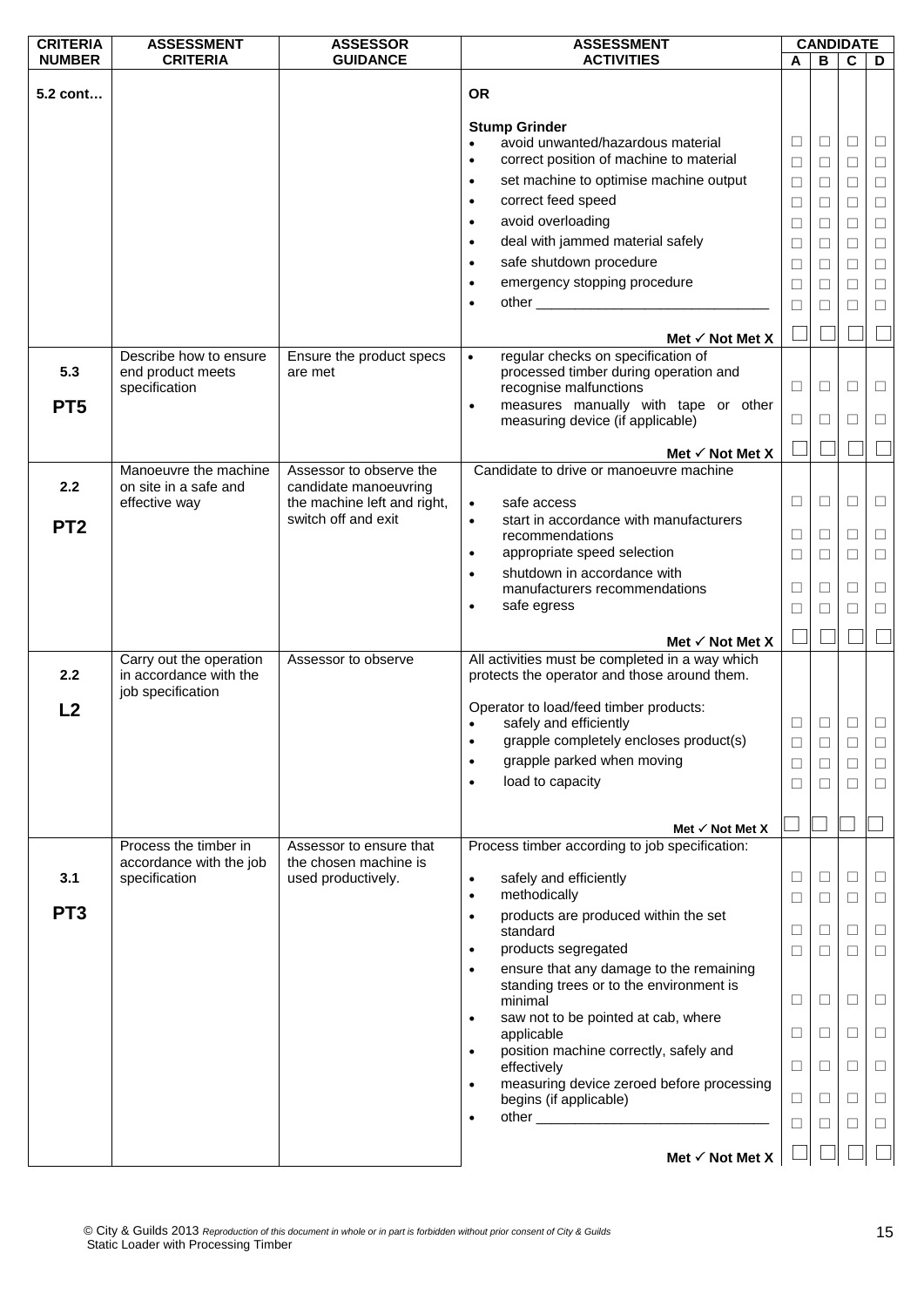| <b>CRITERIA</b>        | <b>ASSESSMENT</b>                                                                                                                              | <b>ASSESSOR</b>     | <b>ASSESSMENT</b>                                                                                                                                                                                                                                                                                                                                                                 |             | <b>CANDIDATE</b> |   |   |  |
|------------------------|------------------------------------------------------------------------------------------------------------------------------------------------|---------------------|-----------------------------------------------------------------------------------------------------------------------------------------------------------------------------------------------------------------------------------------------------------------------------------------------------------------------------------------------------------------------------------|-------------|------------------|---|---|--|
| <b>NUMBER</b>          | <b>CRITERIA</b>                                                                                                                                | <b>GUIDANCE</b>     | <b>ACTIVITIES</b>                                                                                                                                                                                                                                                                                                                                                                 | A           | в                | C | D |  |
| 1.3<br>PT&<br>L1       | Carry out work<br>specification in<br>accordance with<br>relevant legislation,<br>industry good practice<br>and maintains health<br>and safety | Assessor to observe | All activities must be completed in a way<br>$\bullet$<br>which protects the operator and those<br>around them.<br>Met $\checkmark$ Not Met X                                                                                                                                                                                                                                     |             |                  |   |   |  |
| 1.4<br>PT&L            | Carry out work to<br>minimises<br>environmental damage                                                                                         | Assessor to observe | It is ensured that any possible<br>$\bullet$<br>environmental damage is minimised at all<br>times during on site operations<br>Met $\checkmark$ Not Met X                                                                                                                                                                                                                         |             |                  |   |   |  |
| 3.2<br>PT <sub>3</sub> | Use machinery in<br>accordance with<br>relevant legislation and<br>manufacturer's<br>instructions                                              |                     | Use machinery in accordance:<br>relevant legislation and manufacturer's<br>$\bullet$<br>instructions<br>other the contract of the contract of the contract of the contract of the contract of the contract of the contract of the contract of the contract of the contract of the contract of the contract of the contract of the cont<br>$\bullet$<br>Met $\checkmark$ Not Met X | $\Box$<br>П |                  | Ш | Л |  |